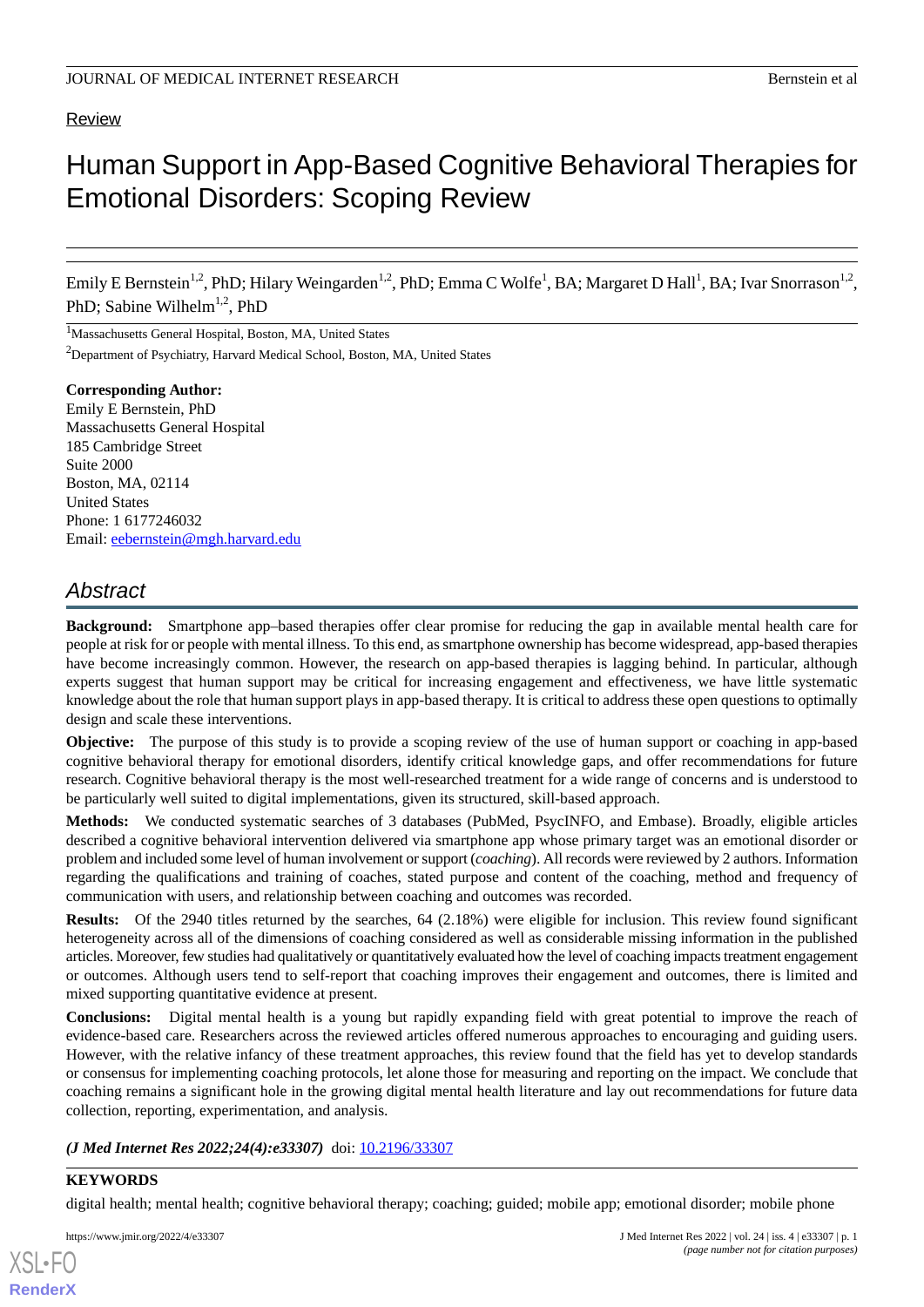# *Introduction*

#### **Background**

Smartphones are presently owned by 85% of the US population—a larger proportion than people who have access to computers or broadband subscriptions at home [\[1](#page-15-0)]. This high ownership rate represents substantial growth over the past 20 years, with rates in 2011 at just 35% [[2\]](#page-15-1). Alongside this growth in smartphone ownership, there has been a corresponding proliferation in the recent development and deployment of app-based mental health treatments. In fact, in 2019, there were over 10,000 mental health apps available for download in the app market [[3\]](#page-15-2) with higher numbers likely available today.

There is good reason for the enthusiasm over app-based mental health treatments and skills-based approaches such as cognitive behavioral therapy (CBT) in particular that ostensibly lend themselves well to structured, standardized, self-paced platforms [[4\]](#page-15-3). Smartphone-delivered therapies offer clear potential for addressing some of the most critical barriers to accessing mental health care, including prohibitive costs of treatment [\[5](#page-15-4),[6\]](#page-15-5), patient-level logistical barriers (eg, need for time off work, transportation, and childcare) [\[7](#page-15-6)], and lack of access to providers who offer frontline evidence-based interventions such as CBT [[8\]](#page-15-7). Indeed, in many parts of the United States there are fewer than 10 licensed psychologists per 100,000 people, with even fewer presumably offering evidence-based treatments [[9\]](#page-16-0). In 2019—before the COVID-19 pandemic began—an estimated 1 in 5 adults were experiencing mental illness and even more subthreshold symptoms [\[10](#page-16-1)]. Prevalence rates are only increasing for younger cohorts and age groups [[11](#page-16-2)[,12](#page-16-3)]. This further underscores the enormous structural gap in available mental health care. Smartphones offer an opportunity to deliver impactful therapies that are readily accessible and widely scalable [[13\]](#page-16-4).

Although face-to-face CBT is the best studied psychosocial intervention for depression, anxiety, and related disorders, there is encouraging data showing that app-based CBT can be similarly effective [\[14](#page-16-5)]. Importantly, although app-based CBT offers substantial promise for addressing gaps in access to evidence-based mental health care, there are also key challenges compared with face-to-face treatment [[13\]](#page-16-4). Most notably, app-based treatments often suffer from poor rates of sustained engagement, and efficacy and effectiveness studies are lagging behind app development. For example, within the IntelliCare suite of CBT skills apps, a study showed that the modal number of uses per app was once per user [[15\]](#page-16-6). In an examination of engagement with the top 50 publicly available apps for depression and anxiety, more than half (63% for depression and 56% for anxiety) of the apps had no active monthly users [[16\]](#page-16-7). Moreover, some engagement is likely a minimum requirement for an app to be effective. Regarding our understanding of efficacy and effectiveness, the large majority of mental health apps lack data altogether [[17\]](#page-16-8). For example, in a review of available apps for anxiety and worry, 96.2% lacked efficacy data [[18\]](#page-16-9). Thus, more systematic review and testing of app-based treatments is needed.

 $XS$  $\cdot$ FC **[RenderX](http://www.renderx.com/)** A frequent strategy advised and used by experts in digital mental health is to include human support [\[19](#page-16-10),[20\]](#page-16-11). However, how this has been implemented varies widely from light-touch reminders from lay support persons to in-depth, regular clinical attention and guidance from a specialized clinician. Note that in the literature, numerous titles are used to describe individuals who support patients in their use of app-based treatments, such as coach, therapist, specialist, and mentor. For clarity, the terms *coaches* and *guided* are used herein as umbrella terms to refer to human involvement in the delivery of app-based treatments. Coaches may enhance users' accountability and motivation, potentially boosting engagement with otherwise impersonal app-based treatments. In support, a recent review of engagement in digital mental health interventions found that guided interventions had higher overall engagement compared with unguided interventions [\[21](#page-16-12)]. Coaches may also enhance the potency of app-based CBT, by delivering some of the treatment content, helping to personalize content for individual users, correcting how users implement skills, or answering questions. A meta-analysis of app-based mental health treatment efficacy showed that apps that offered coached guidance had larger effect sizes across several efficacy outcomes [[4\]](#page-15-3). Altogether, both expert opinion [[22\]](#page-16-13) and initial, early evidence underscore the potentially critical role that coaches may play in enhancing the value of app-based CBT.

Despite the proposed benefits of incorporating coaches within smartphone CBT, we know surprisingly little at a systematic or empirical level about coaching. For instance, there are vastly different models of coach support being implemented across app-based CBT programs. We have little knowledge about whether professional-level support is necessary or if lay person or paraprofessional support may be equally beneficial (and more cost-effective and scalable). We do not know how much support (ie, dosing) is necessary or what type of support (eg, phone calls vs messaging and user- vs clinician-initiated communication) works best. In addition, we do not know how these recommendations would vary for different age groups (eg, adolescents and older adults). Ultimately, beyond a small number of initial studies, we know little about whether coaching reliably plays a role in enhancing engagement as intended or positively impacts the effectiveness of smartphone interventions. In fact, some studies have found that external supports are associated with worse treatment outcomes, as self-contained apps may be more comprehensive in their design or users may feel compelled to be more independently responsible for working through materials [[23\]](#page-16-14).

#### **Objectives**

Each of these questions has direct implications for the scalability, effectiveness, and cost-effectiveness of app-based CBT. At a time when app-based CBT programs are being developed and deployed rapidly, we require a systematic, comprehensive evaluation of how coaching is currently implemented within interventions to guide the optimal design of future interventions and their scientific reporting. Given that the digital health field is increasingly moving toward app-based tools [\[24](#page-16-15)[,25](#page-16-16)], this study centers specifically on app formats rather than collapse across internet and app-based approaches or focus on differences between them. To this end, the purpose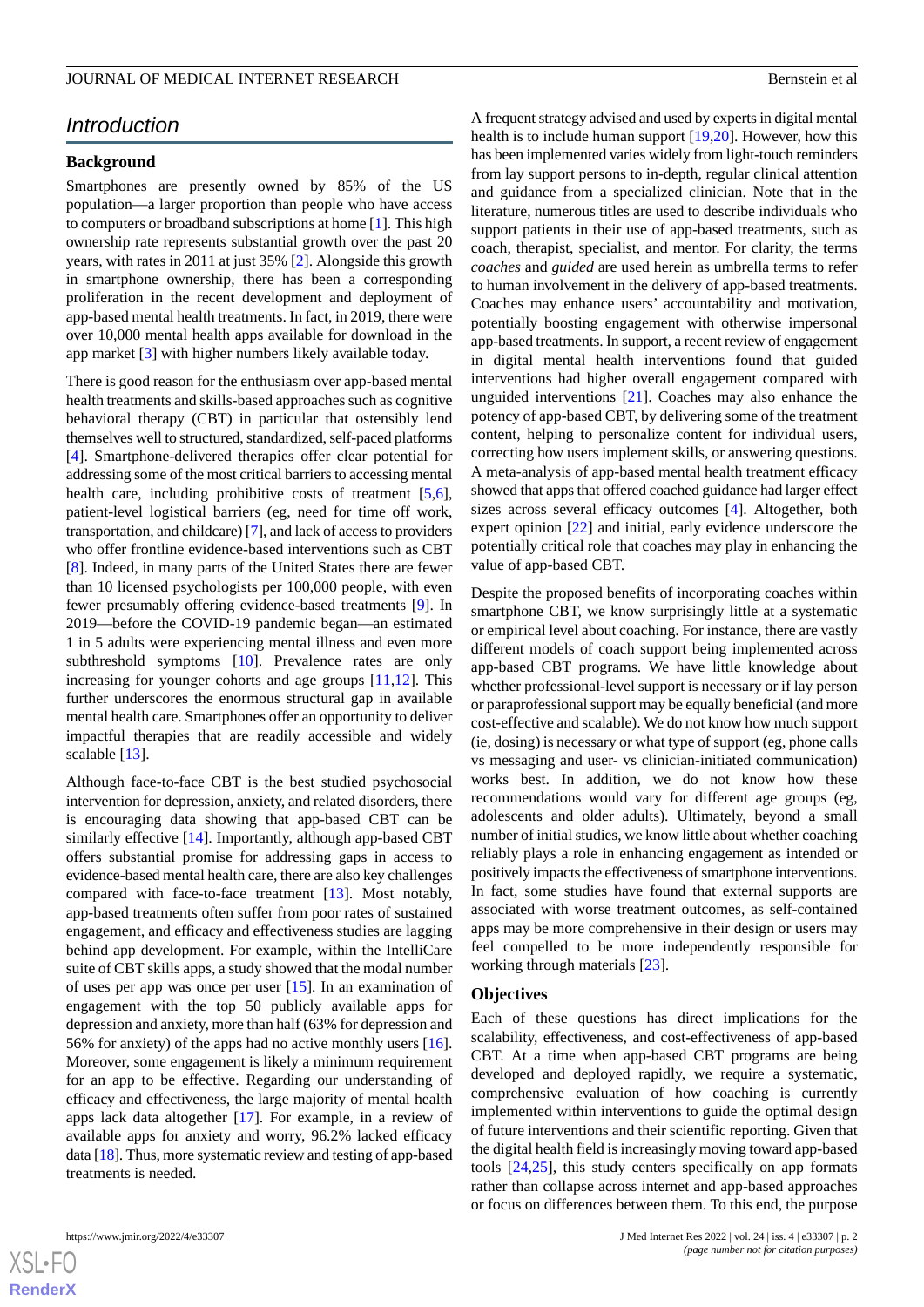of this study is to provide a scoping review of available data regarding the use of coaching in app-based CBT for emotional disorders, identify critical knowledge gaps, and offer recommendations for future directions [[26\]](#page-16-17).

# *Methods*

# **Eligibility Criteria**

Given the relative novelty of this topic, we opted to survey how coaching has been defined, implemented, and evaluated to date. Studies were included in this review if they met the inclusion criteria ([Textbox 1\)](#page-2-0).

#### <span id="page-2-0"></span>**Textbox 1.** Inclusion criteria.

#### **Inclusion criteria**

- 1. Describe or report on an intervention intended to improve an emotional disorder or concern as the primary aim. Targets include depression, anxiety, stress, psychological well-being, obsessive compulsive and related disorders, posttraumatic stress disorder or posttraumatic stress symptoms, and mood. Other targets necessitating meaningfully different interventions and thus potentially more different supports, such as serious mental illness (eg, substance use, bipolar disorder, and psychosis), a primary medical condition (eg, pain and sleep), and autism spectrum disorders, were excluded for this review.
- 2. Describe or report on an intervention based on cognitive behavioral therapy or skills, including cognitive (eg, restructuring and core beliefs) and behavioral approaches (eg, behavioral activation, exposure, and ritual prevention) Interventions based mostly or entirely on other approaches were excluded.
- 3. Describe or report on a treatment delivered entirely or in part via smartphone app outside of an in-person session. Interventions delivered exclusively in person or via the internet or that used smartphone apps only for scheduling, monitoring, reminders, or ecologic momentary assessment were excluded.
- 4. Describe or report on some aspect of human involvement or support (eg, coach or clinician) during app-based treatment.
- 5. Report was published in English and as a peer-reviewed journal article (eg, dissertations or conference abstracts were excluded). Published protocols were only included if a corresponding outcomes paper had not been published. Secondary analyses were included only if new analyses regarding human involvement were reported therein.
- 6. Report was published before April 1, 2021.

## **Literature Search**

To identify eligible articles, the authors conducted systematic searches in PubMed, PsycINFO, and Embase web-based databases using the following search terms in the title or abstract: *smartphone*, *mobile application*, *mobile app*, *app-based*, or *app-assisted*, in combination with *therapy*, *treatment*, *CBT*, or *iCBT*, and in combination with *depression*, *dysthymia*, *mood*, *MDD*, *anxiety*, *phobia*, *GAD*, *trauma*, *post-traumatic stress*, *posttraumatic stress*, *PTSD*, *obsessive compulsive disorder*, *obsessive-compulsive disorder*, *OCD*, *affective disorder*, *emotional disorder*, *emotional problem*, *stress*, *well-being*, or *wellness*. The database search and additional manual search (eg, searching reference sections of articles identified through database searches) occurred through April 1, 2021. In total, 2 researchers (EEB and ECW) read each title and abstract independently to screen for eligibility. In the event of disagreement, the article was included for the subsequent round of full-text review. In addition, two researchers (EEB and ECW) read the remaining articles in full, and exclusion required agreement. Uncertainties regarding inclusion at this level were discussed until consensus was reached. A flowchart summarizing this process is included ([Figure 1](#page-3-0)). This report was informed by the PRISMA-ScR (Preferred Reporting Items for Systematic Reviews and Meta-Analyses extension for Scoping Reviews) checklist [\[27](#page-16-18)] (Table S1 in [Multimedia Appendix 1\)](#page-15-8).

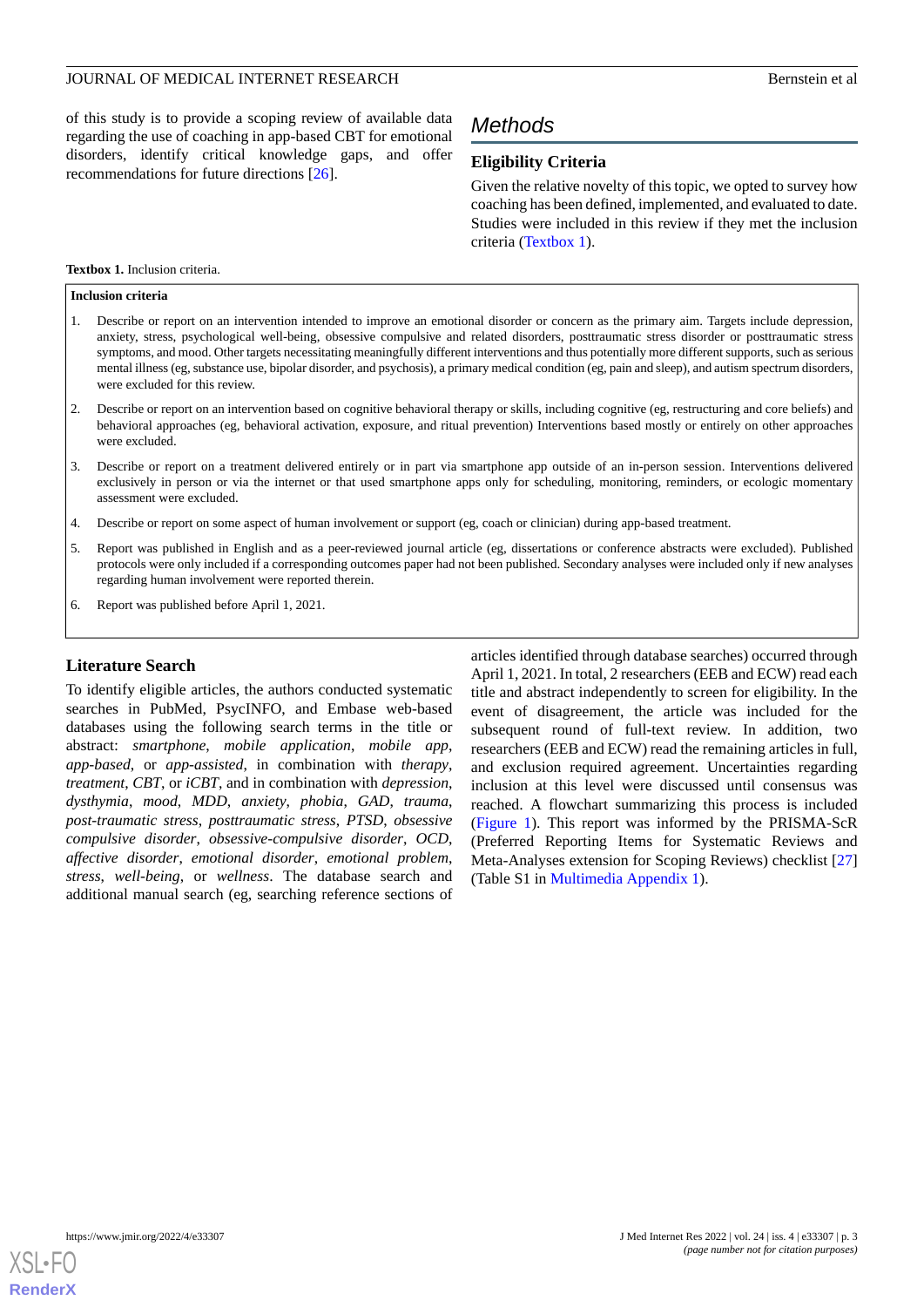<span id="page-3-0"></span>**Figure 1.** Flowchart of literature search. Reasons for exclusion: (1) primary aim or target is not an emotional disorder or concern, (2) intervention is not based on cognitive behavioral therapy or skills, (3) treatment is not delivered at least in part via smartphone app outside of an in-person session, (4) treatment does not include human involvement, and (5) published protocol or preliminary report is excluded given subsequent publication of outcomes paper.



#### **Data Review**

Given the heterogeneity of resultant data and consistent with a scoping review, we provide a narrative rather than empirical synthesis of present evidence. Eligible articles were surveyed to determine how coaching is included in studies of app-based CBT. We examined the types of personnel serving as coaches (eg, bachelor's level staff vs doctoral-level clinicians); the training, supervision, and standardization included with coaching; and the nature of the coaching itself. The latter includes the stated purpose or rationale for including a coach, the frequency and duration of coach contact, the method of contact (eg, phone call vs messaging), and the content of coaching (eg, encouragement vs teaching therapeutic content). Finally, we looked for evidence of whether coaching impacted users' experience of treatment, engagement with the app, or clinical outcomes. In this effort, we also considered the consistency and absence of reporting in these domains.

To summarize some of these data, the following new categorical variables were created. *Coach qualifications* was operationalized as the minimum allowable degree or qualification for a coach; for example, trials including bachelor's or master's level coaches were labeled *bachelor's level or above*. *Coach training* required of coaches was grouped as follows: (1) app- or study-specific training (ie, coaches underwent a seminar, workshop, or other formal training exercise to prepare them for the trial or coaches

[XSL](http://www.w3.org/Style/XSL)•FO **[RenderX](http://www.renderx.com/)**

received detailed protocols or manuals to follow in their role), (2) app- or study-specific training plus ongoing supervision, (3) reliance on previous experience (ie, coaches are individuals with previous training, experience, or expertise in the therapy being delivered, such as behavioral activation or CBT for body dysmorphic disorder; no app- or study-specific training referenced), (4) previous experience plus ongoing supervision during the trial, or (5) ongoing supervision during the trial (ie, no other training or previous experience referenced). The *frequency* of coach communications was defined as daily, more than weekly (ie, 2-6 times per week), weekly, biweekly (ie, every other week), or less than biweekly (ie, less than twice per month). We summed across methods of communication; for example, if a coach made 1 phone call per week and sent 2 SMS text messages per week, the trial would be categorized as more than weekly frequency. *Method* of communication was defined as in-person (individual or group), phone (individual or group), or messaging (texting, chat, or email). We also sought to characterize *whether users were able to select the method*. If users had any autonomy in this regard (eg, users could select whether questions could be addressed via messaging or telephone), the trial would be labeled *yes*. We then labeled *who could initiate contact*: users only (eg, users reach out if questions arise or to confirm they have completed a module), coaches only (eg, communication only occurs during weekly planned phone calls), or both. We aim to characterize the *content* of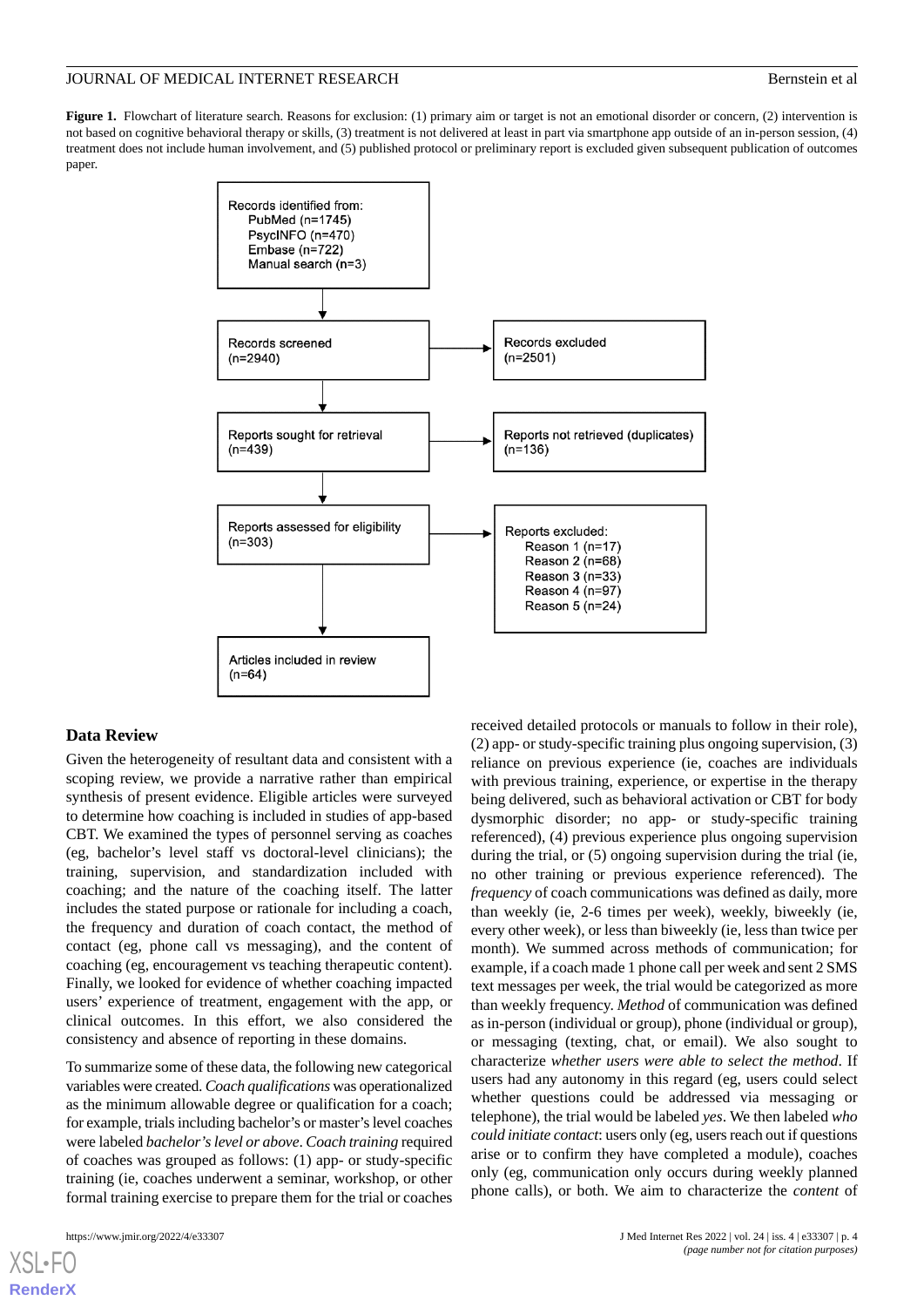coach communications with the following four categories: (1) encouragement (ie, reminders, motivational messages, technical support, or other attempts to increase sustained engagement and adherence), (2) encouragement plus questions (ie, coaches are available to respond with clinical advice when users reach out with questions about the treatment), (3) clinical intervention (ie, coaches initiate contact with all participants with the purpose guiding treatment, such as giving feedback on skills practice, recommending or prescribing specific skills or activities, and teaching or reviewing therapeutic concepts), or (4) a full course of treatment (ie, coaches administer in-person or telephone-based treatment as usual, such as behavioral activation, exposure with ritual prevention, or school counseling). Finally, *trigger for communication* was defined as whether certain conditions would necessarily prompt coaches to message participants (ie, score on a self-report measure, indication of suicidal ideation or self-harm risk, and not using the app for a set period).

In the event of missing data, we contacted corresponding authors to request clarification. Such inquiries were sent to 66% (42/64) of corresponding authors. We received responses from 55% (23/42). In the *Results* section, we report both the data included in the published articles and supplementary data provided by the authors who responded to our inquiries. However, patterns of missing data in the published literature are noted. Given these high rates of missing information, we examined patterns by publication year to explore whether reporting has changed over time.

# *Results*

# **Overview**

Our scoping review yielded 64 eligible articles (listed in [Table](#page-5-0) [1\)](#page-5-0). Of these 64 articles, 12 (19%) are published protocols without outcome data available as of the time of the review, 24 (38%) reported on randomized controlled trials, and 19 (30%) reported on open pilot or feasibility trials. A small number of articles described case studies (5/64, 8%), quasiexperimental designs (2/64, 3%), or field trials or real-world tests (2/64, 3%). Primary treatment targets included anxiety disorder or symptoms (12/64, 19%), depressive disorder or symptoms (24/64, 38%), transdiagnostic anxiety and depression symptoms (11/64, 17%), an obsessive compulsive or related disorder (5/64, 8%), posttraumatic stress disorder (PTSD) or posttraumatic stress symptoms (PTSS; 4/64, 6%), suicidality (1/64, 2%), and general mental health (eg, stress, well-being, and quality of life; 7/54, 11%). Treatment durations ranged from 3 to 24 (mean 8.83, SD 3.88; median and mode 8) weeks. Of the 64 studies, 54 (84%) were designed for adults, and 10 (16%) included children or adolescents.

A majority of articles reported on apps that were explicitly intended to be the primary mode of treatment delivery (52/64, 81%). An additional 13% (8/64) described apps that were designed to complement in-person treatment in also providing substantive content and skills implementation. The remaining projects varied based on provider preference and patient need. Notably, only 6% (4/64) of studies include experimentally varying the inclusion of a coach [\[53](#page-18-0),[69,](#page-19-0)[79](#page-19-1),[89\]](#page-20-0), one of which was a published protocol [\[89](#page-20-0)].

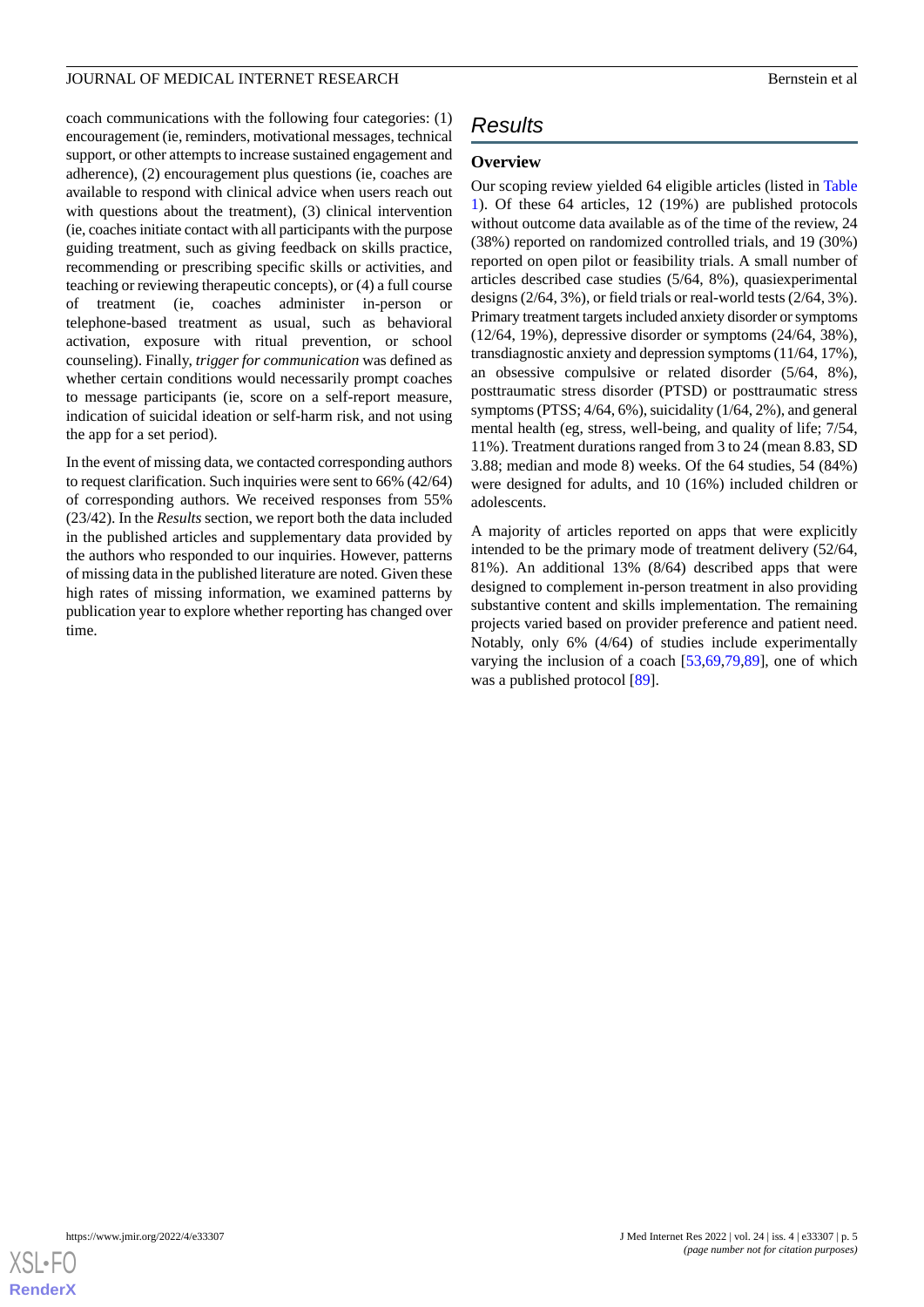<span id="page-5-0"></span>**Table 1.** Apps and their availability.

| App (or suite of apps) name <sup>a</sup>                                         | Trials, n <sup>b</sup> | Citation                                                                                                                     | Still active <sup>c</sup> | Commercially available <sup>c</sup> |
|----------------------------------------------------------------------------------|------------------------|------------------------------------------------------------------------------------------------------------------------------|---------------------------|-------------------------------------|
| ¡Aptívate! (Behavioral Activation<br>Tech, LLC)                                  | 1                      | Dahne et al, 2019 [28]                                                                                                       | Yes                       | Yes                                 |
| Agoraphobia Free (Health eLiving<br>Partnership Ltd)                             | $\mathbf{1}$           | Christoforou et al, 2017 [29]                                                                                                | No                        | No                                  |
| Anxiety Coach (Mayo Clinic)                                                      | 2                      | Whiteside et al, 2014 [30]; Whiteside et al,<br>2019 [31]                                                                    | No (on the web only)      | No                                  |
| Ascend (Meru Health)                                                             | 3                      | Goldin et al, 2019 [32]; Economides et al, 2019 No<br>[33]; Economides et al, 2020 [34]                                      |                           | No                                  |
| <b>AWAKE</b>                                                                     | $\mathbf{1}$           | Berg et al, 2020 [35]                                                                                                        | No                        | No                                  |
| <b>Behavioral Apptivation (Behavioral</b><br>Activation Tech, LLC)               | 1                      | Dahne et al, 2018 [36]                                                                                                       | Yes                       | No                                  |
| BiP OCD (Stockholms läns landsting) 1                                            |                        | Lenhard et al, 2017 [37]                                                                                                     | No                        | No                                  |
| Boost Me (Voyage42)                                                              | 1                      | Stiles-Shield et al, 2019 [38]                                                                                               | Yes                       | Yes                                 |
| <b>CBT</b> Mobile-Work                                                           | $\mathbf{1}$           | Callan et al, 2021 [39]                                                                                                      | No                        | No                                  |
| CONEMO (The Latin America<br>Treatment & Innovation Network in<br>Mental Health) | $\mathbf{1}$           | Menezes et al, 2019 [40]                                                                                                     | No                        | No                                  |
| DCombat                                                                          | $\mathbf{1}$           | Giosan et al, 2017 [41]                                                                                                      | No                        | No                                  |
| eQuoo (PsycApps Ltd)                                                             | 1                      | Litvin et al, 2020 [42]                                                                                                      | Yes                       | Yes                                 |
| EVO (Akili Interactive Labs)                                                     | 1                      | Arean et al, 2016 [43]                                                                                                       | Yes                       | Yes                                 |
| Get Happy Program (Developers of<br>the Sadness Program)                         | 1                      | Watts et al, 2013 [44]                                                                                                       | Yes                       | No                                  |
| <b>GET.ON</b>                                                                    | $\overline{c}$         | Ebenfeld et al, $2020$ [45]; Ebenfeld et al, $2021$ No<br>[46]                                                               |                           | N <sub>o</sub>                      |
| Happy (independent programmers;<br>specific developers not stated in pa-<br>per) | $\mathbf{1}$           | Otero et al, 2020 [47]                                                                                                       | Unclear                   | Unclear                             |
| HARUToday (Inha Intelligent Mobile 1<br>Computing Lab)                           |                        | Ham et al, 2019 [48]                                                                                                         | Yes                       | Yes (as Haru: ASD)                  |
| Helpath (CICESE-UT3)                                                             | 1                      | Martínez-Miranda et al, 2019 [49]                                                                                            | Yes                       | Yes (Google Play only)              |
| iCanThrive (UVA Apps, LLC)                                                       | $\mathbf{1}$           | Chow et al, 2020 [50]                                                                                                        | Yes                       | Yes (Google Play only)              |
| IntelliCare (suite; Adaptive Health)                                             | 5                      | Chen et al, 2019 [51]; Graham et al, 2020 [52]; Yes<br>Mohr et al, 2019 [53]; Mohr et al, 2017 [54];<br>Orr et al, 2020 [55] |                           | Yes                                 |
| iPST                                                                             | $\mathbf{1}$           | Arean et al, 2016 [43]                                                                                                       | No                        | No                                  |
| Journey to the West (The App Happy<br>Project)                                   | -1                     | Lee et al, 2014 [56]                                                                                                         | Yes                       | Yes                                 |
| Kokoro (Flatt Steering Committee)                                                | 2                      | Mantani et al, 2017 [57]; Watanabe et al, 2015 No<br>$[58]$                                                                  |                           | No                                  |
| Lantern (Thrive Network, Inc)                                                    | 2                      | Newman et al, 2021 [59]; Oser et al, 2019 [60]                                                                               | N <sub>0</sub>            | No                                  |
| Meru Health Program (Meru Health)                                                | $\mathbf{1}$           | Raevuori et al, 2021 [61]                                                                                                    | Yes                       | Yes                                 |
| MindClimb (Optio Publishing Inc)                                                 | -1                     | Newton et al, 2020 [62]                                                                                                      | Yes                       | Yes (Google Play only)              |
| mindLAMP (Division of Digital Psy-1<br>chiatry)                                  |                        | Rauseo-Ricupero and Torous, 2021 [63]                                                                                        | Yes                       | Yes                                 |
| Monsenso (Monsenso A/S CVR<br>35517391)                                          | $\mathbf{1}$           | Tønning et al, 2021 [64]                                                                                                     | Yes                       | Yes                                 |
| nOCD (nOCD Inc)                                                                  | $\mathbf{1}$           | Gershkovich et al, 2021 [65]                                                                                                 | Yes                       | Yes                                 |
| Pacifica (now Sanvello; Sanvello<br>Health)                                      | $\mathbf{1}$           | Broglia et al, 2019 [66]                                                                                                     | Yes                       | Yes                                 |

[XSL](http://www.w3.org/Style/XSL)•FO **[RenderX](http://www.renderx.com/)**

https://www.jmir.org/2022/4/e33307 J Med Internet Res 2022 | vol. 24 | iss. 4 | e33307 | p. 6 *(page number not for citation purposes)*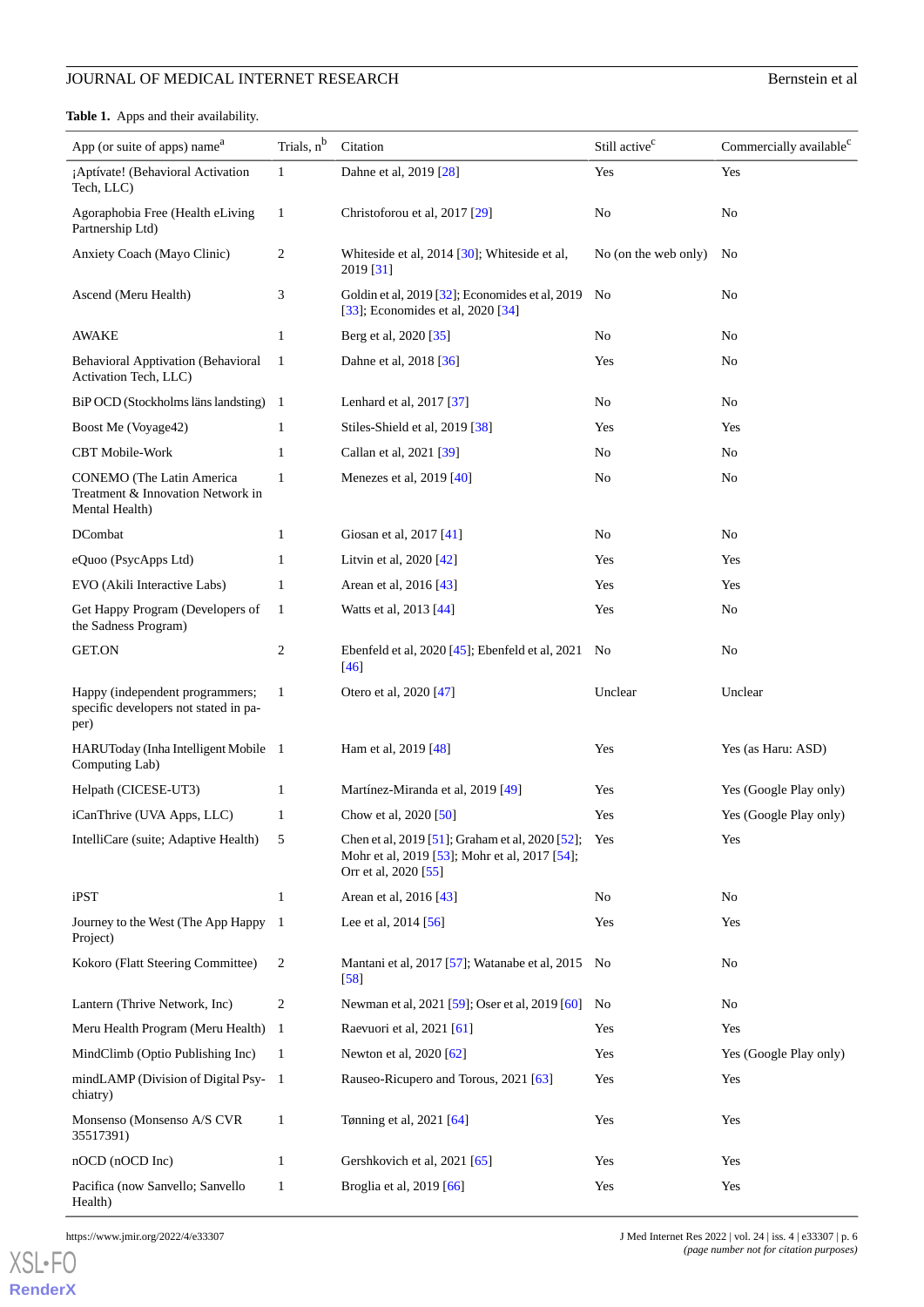| App (or suite of apps) name <sup>a</sup>                                        | Trials, n <sup>b</sup> | Citation                                                                                                                                                                                                                                                           | Still active <sup>c</sup>                             | Commercially available <sup>c</sup> |
|---------------------------------------------------------------------------------|------------------------|--------------------------------------------------------------------------------------------------------------------------------------------------------------------------------------------------------------------------------------------------------------------|-------------------------------------------------------|-------------------------------------|
| Perspectives BDD (Koa Health)                                                   | $\mathbf{1}$           | Wilhelm et al, 2020 [13]                                                                                                                                                                                                                                           | Yes                                                   | N <sub>o</sub>                      |
| PsychAssist                                                                     | $\mathbf{1}$           | Clough et al, 2015 [67]                                                                                                                                                                                                                                            | N <sub>0</sub>                                        | No                                  |
| PTSD Coach (US Department of<br>Veterans Affairs)                               | 3                      | Pacella-LaBarbara et al, 2020 [68]; Possemato<br>et al, 2016 [69]; Tiet et al, 2019 [70]                                                                                                                                                                           | Yes                                                   | Yes                                 |
| <b>RAW HAND</b>                                                                 | $\mathbf{1}$           | Hong et al, 2018 [71]                                                                                                                                                                                                                                              | N <sub>0</sub>                                        | N <sub>0</sub>                      |
| Run4Love (WeChat-based)                                                         | $\mathbf{1}$           | Guo et al, 2020 [72]                                                                                                                                                                                                                                               | Yes                                                   | No                                  |
| SmartCAT (University of Pittsburgh)                                             | 2                      | Silk et al, 2020 [73]; Pramana et al, 2014 [74]                                                                                                                                                                                                                    | Yes                                                   | Yes                                 |
| SPARX (University of Auckland)                                                  | 1                      | Werner-Seidler et al, 2020 [75]                                                                                                                                                                                                                                    | Yes                                                   | Yes                                 |
| Step-by-Step (World Health Organi-<br>zation)                                   | $\overline{1}$         | Liem et al, 2020 [76]                                                                                                                                                                                                                                              | Unclear                                               | No                                  |
| Stress Free (Thrive Therapeutic Soft-1<br>ware)                                 |                        | Christoforou et al, 2017 [29]                                                                                                                                                                                                                                      | N <sub>o</sub>                                        | No                                  |
| StressProffen (Oslo Universitetssyke-1<br>hus HF)                               |                        | Børøsund et al, 2018 [77]                                                                                                                                                                                                                                          | Yes                                                   | Yes                                 |
| StudiCare Stress (Clinical Psychology 1<br>and Psychotherapy Work Unit)         |                        | Harrer et al, 2018 [78]                                                                                                                                                                                                                                            | No                                                    | No                                  |
| Thought Challenger (part of the Intel- 1<br>liCare suite; Adaptive Health, Inc) |                        | Stiles-Shields et al, 2019 [38]                                                                                                                                                                                                                                    | Yes                                                   | Yes                                 |
| VA apps (suite; US Department of<br>Veterans Affairs)                           | 1                      | Roy et al, 2017 [79]                                                                                                                                                                                                                                               | Yes                                                   | Yes                                 |
| Vida Health                                                                     | $\mathbf{1}$           | Venkatesan et al, 2020 [80]                                                                                                                                                                                                                                        | Yes                                                   | Yes                                 |
| No name provided                                                                | 10                     | Dagöö et al, 2014 [81]; Imamura et al, 2019<br>[82]; Ly et al, 2012 [83]; Ly et al, 2015 [84];<br>Ly et al, 2014 [85]; Springgate et al, 2018 [86];<br>Stolz et al, 2018 [87]; Uwatoko et al, 2018<br>[88]; Vázquez et al, 2018 [89]; Wilanksy et al,<br>2016 [90] | $\mathord{\hspace{1pt}\text{--}\hspace{1pt}}^{\rm d}$ |                                     |

<sup>a</sup>Developer included in parentheses where available.

<sup>b</sup>The numbers of trials do not add up to 64, as some articles reported on multiple apps.

 $c$ Data as of March 23, 2022.

<sup>d</sup>Not available.

## **Who Is Providing Coaching?**

[Table 2](#page-7-0) presents a summary of personnel details and training. Coach qualifications were not initially specified in more than one-third of the trials (24/64, 38%); however, authors of 50% (12/24) of these articles provided these data by email. Coaches ranged from upper-level undergraduate students, to bachelor's level, graduate students, master's level, and doctoral level. Appor study-specific training was initially described in only one-third of articles, most of which also included ongoing supervision for coaches. Note that details of these training materials were generally low; consequently, this group likely comprises wide variability in the time and resources devoted to coach preparation and ongoing quality control, including supervision or review of coaching transcripts or tapes. A number of studies using coaches with advanced degrees relied on relevant prior training or experience with the target population

or in the target treatment. More than one-third of trials (23/64, 36%) did not describe whether there was any required training, supervision, or required previous experience for coaches; authors of 48% (11/23) of these articles provided data by email. Trials using bachelor's level coaches consistently reported that coaches received explicit training and ongoing supervision. Graduate student coaches also frequently received this level of support, although it was not explicitly stated across all studies. About one-third of studies (23/64, 36%) described using coaching manuals, detailed protocols, scripts, or message or email templates to standardize at least some procedures, and authors of an additional 5% (3/64) of studies described using similar materials in email correspondence. This practice was not more or less common given the qualifications or study-specific training of coaches. Of the 64 studies, only 1 (2%) included formal fidelity checks for coaching [[69\]](#page-19-0).

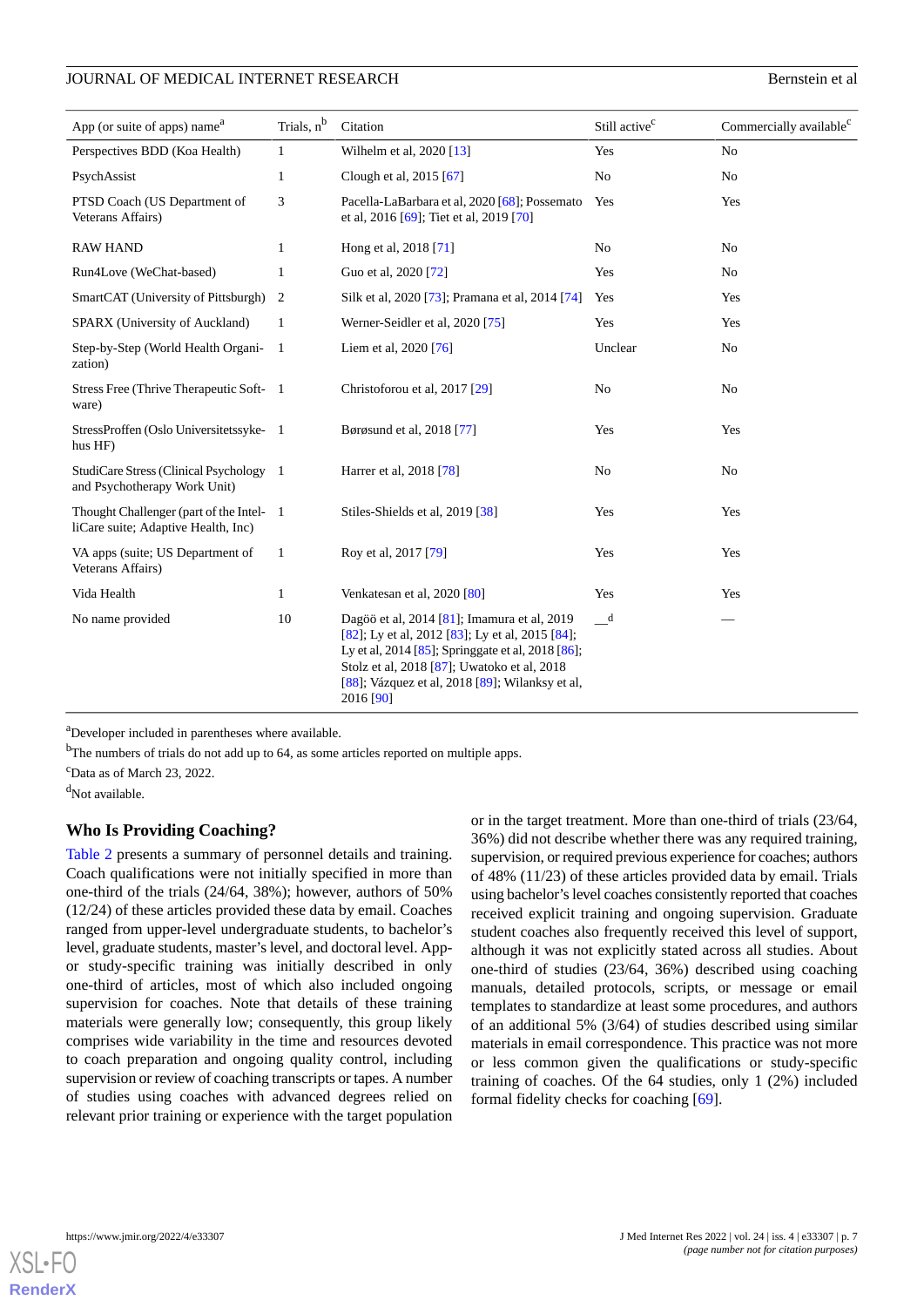<span id="page-7-0"></span>**Table 2.** Coach characteristics  $(N=64)$ .<sup>a</sup>

| Characteristics                                                                                                       | Value, $n$ $(\%)$ |
|-----------------------------------------------------------------------------------------------------------------------|-------------------|
| <b>Coach qualifications</b>                                                                                           |                   |
| Undergraduate student or above                                                                                        | 1(2)              |
| Bachelor's degree or above                                                                                            | 17(27)            |
| Graduate student or above                                                                                             | 7(11)             |
| Master's level or above                                                                                               | 17(27)            |
| Doctoral level                                                                                                        | 10(16)            |
| Not specified                                                                                                         | 12(19)            |
| <b>Coach training</b>                                                                                                 |                   |
| Prior professional experience required (ie, no study-specific training)                                               | 13(20)            |
| Prior professional experience required with ongoing supervision (ie, no study-specific training)                      | 2(3)              |
| Study-specific training (ie, coaches received a manual or underwent a seminar, workshop, or other formal instruction) | 18(28)            |
| Study-specific training with ongoing supervision                                                                      | 16(25)            |
| Supervision (ie, no study-specific training or prior experience specified)                                            | 2(3)              |
| Not specified                                                                                                         | 13(20)            |

<sup>a</sup>Counts reflect data included in the published articles and provided via email correspondence. Regarding coach qualifications, articles are grouped by the minimum training required for eligible coaches. For example, a trial using bachelor's level coaches as well as first-year graduate students would be classified as bachelor's degree or above.

# **What Is the Stated Purpose of Coaching?**

Although a number of studies provided no explicit rationale for including human support, the most common themes were for bolstering user motivation, engagement, and treatment adherence. Secondarily, availability for technical and clinical support or questions was often cited. When references were included, authors frequently drew on the broad internet-based CBT literature showing that technology-based interventions often fare better with some human support, including for user engagement or clinical outcomes [[91-](#page-20-2)[95](#page-20-3)]. When surveying articles for the content of coach communications, coaches were focused only on bolstering motivation and engagement through reminders and general encouragement in 23% (15/64) of studies. Coaches provided this encouragement and were available as needed for answering clinical questions in an additional 19% (12/64) of studies. It should be noted that encouragement comprises a wide range of approaches, including a simple reminder or motivational messages to which users were unable to respond as well as phone calls in which coaches worked to more actively engage and motivate participants. In 36% (23/64) of studies, coaches actively provided clinical intervention, including initiating review of therapeutic content with participants, giving feedback, or assigning specific activities or homework. Again, reports generally provided few details about the clinical content, such as the types of questions or strategies users requested, the extent of feedback or recommendations, or whether coaches would go beyond the content encompassed in the app (eg, offering non-CBT strategies). Coaches in 16% (10/64) of studies were tasked with delivering full courses of treatment to complement the app content (eg, weekly group therapy, individual CBT, or other therapeutic sessions). The role of coaches in 5% (3/64) of studies was unclear (eg,

described coaches *providing support*), varied significantly by coach, or was not reported.

Few studies reported using triggers for coach communications, and most descriptions were vague (eg, *signs of deterioration* without further definition). A total of 5% (3/64) of studies noted that coaches would message participants had they not logged in to the app for a certain number of days. Of the 64 studies, 6 (9%) noted coaches monitoring or receiving alerts for indication of suicidality or self-harm risk (eg, Patient Health Questionnaire–9, item 9), and 5 (8%) noted that coaches would respond to signs of deterioration (eg, increase in score of depression scale). However, additional studies (33/64, 52%) did include at least some descriptions of information coaches had access to beyond their messages, calls, or sessions with participants to support or guide their communications. For example, coaches in 23% (15/64) of studies were able to view what participants had completed within the apps (eg, content viewed and activities logged); note that the level of detail available to coaches was frequently unclear (eg, the number of activities recorded vs what the specific activities were). Coaches in 3% (2/64) of the projects were able to see metrics of app use (eg, number of log-ins); of the 64 studies, 1 (2%) was unclear, describing users' *progress*. In 13% (8/64) of studies, coaches could view results of self-report or other clinical measures. Finally, of the 64 projects, 3 (5%) allowed for access to both completed activities and clinical measures, and 3 (5%) allowed for access to both app use and clinical measures.

## **How Do Coaches Communicate With Users?**

Almost one-third (42/64, 66%) of included studies used messaging (ie, texting, app-based chat or messages, or email) as a method of communication between coaches and users, and 22% (14/64) of studies used messaging as the sole method.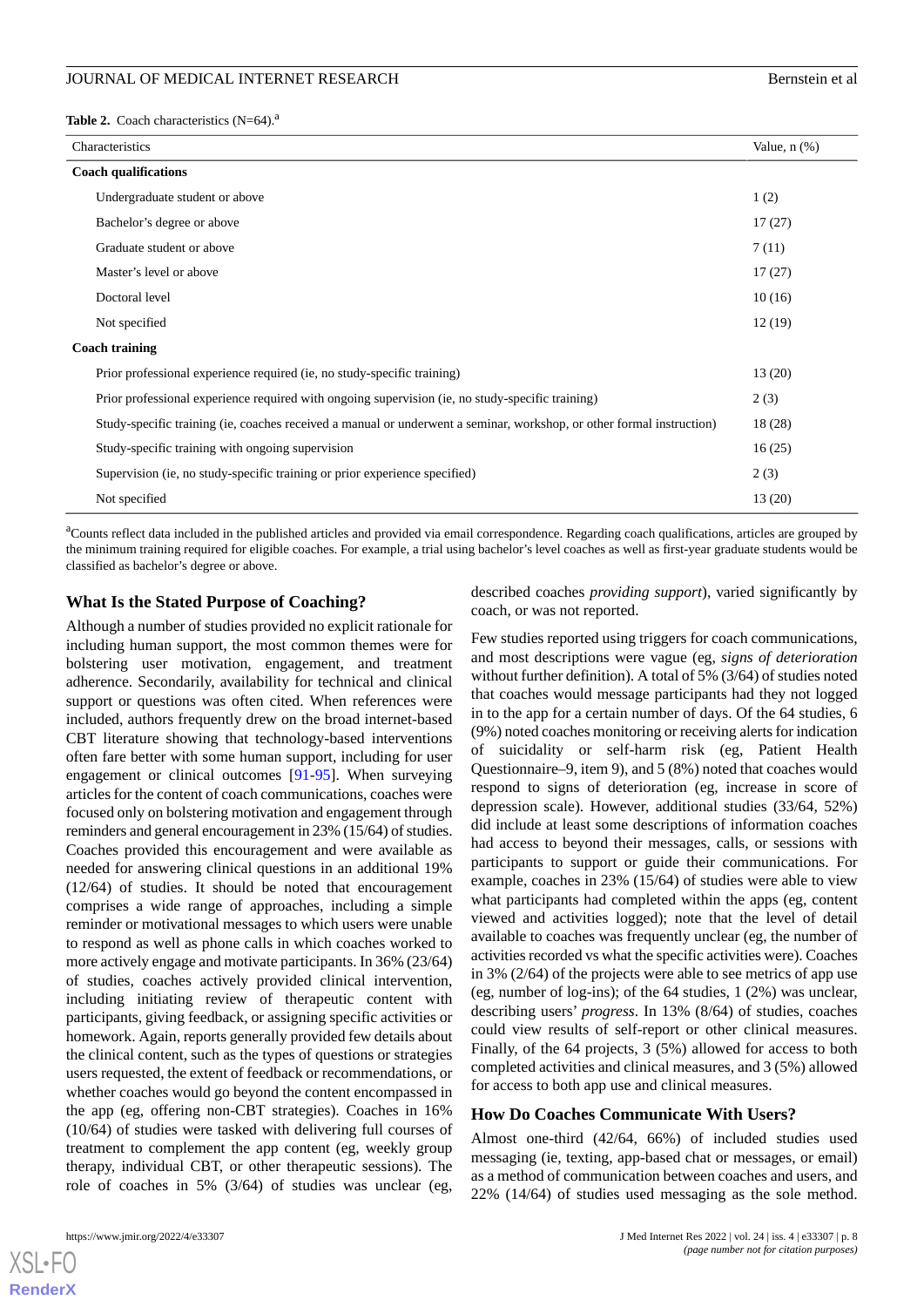Phone or video calls were included in 50% (32/64) of studies and used as the sole method of communication in just 11% (7/64). In-person individual or group meetings were used in 25% (16/64) of studies and used as the sole method of communication in 11% (7/64). The most common approach was combining messaging with phone calls (22/64, 34%). Communication methods were unclear in 8% (5/64) of eligible studies. Of the 64 studies, only 9 (14%) allowed users to decide on the method of contact at least some of the time. Whereas many studies allowed patients to initiate contact (28/64, 44%), contact points were either preset or initiated only by the coach in just as many (29/64, 45%). Remaining projects did not provide sufficient or any information (7/64, 11%). A total of 11% (7/64) of projects reported on the number of messages sent

by and to coaches, consistently finding that coaches typically initiate contact more than users [\[32](#page-17-2),[51](#page-18-2)[,52](#page-18-3),[54](#page-18-4)[,59](#page-18-9),[61](#page-18-11)[,78](#page-19-10)].

Frequency of communication varied widely from only twice across treatment to daily messages. Given the lack of data and clarity, we collapse across intended and actual reported frequencies. Notably, a large number of studies did not report on the intended or actual frequency (19/64, 30%); however, authors of 13% (8/64) of studies clarified their procedures via email. Coaches were most often in contact at least weekly (41/64, 64%), with more frequent communication largely driven by use of messaging as the sole or most used modality. The frequency of contact broken down by method of communication is visualized [\(Figure 2\)](#page-8-0).

<span id="page-8-0"></span>**Figure 2.** Coaching communication patterns. Counts reflect data included in the published studies and provided via email correspondence.



Discerning patterns related to coaches' time was challenging. Given the lack of data and clarity, we collapsed across intended and actual durations. Among studies that offered at least some relevant data, weekly time per participant ranged from <10 to 60 minutes. In-person components tended to be equally distributed between standard session lengths (50-60 minutes) and 20- to 30-minute interactions. Phone calls were roughly evenly distributed among  $\langle 10, \langle 30, \rangle$  and 30 to 45 minutes. Longer phone calls were typically introductory contacts, and shorter calls tended to be for follow-up. Time devoted to messaging was rarely quantified; the few estimates (6/64, 9%) ranged from an average of 2.2 minutes per participant per week to upward of 30 minutes per participant per week. Unsurprisingly, coaches providing some level of clinical intervention typically spent more time per participant than coaches providing only encouragement and reminders. Notably, these patterns should not be overinterpreted, as more than half of the studies did not include any information regarding the amount of time coaches spent in total or per contact (37/64,

[XSL](http://www.w3.org/Style/XSL)•FO **[RenderX](http://www.renderx.com/)**

58%; in total, 10 authors were able to provide at least partial, additional estimates when contacted) and many more did not break down time commitments by method of communication. In addition, 27% (17/64) of studies offered no information regarding frequency or duration of coach communications; however,  $11\%$  (7/64) of studies were able to provide more information regarding one or both in follow-up communications.

#### **What Is the Impact of Coaching?**

#### *Overview*

Ultimately, only 22% (14/64) of studies considered whether the presence of a coach or the level of coaching received contributed to their intervention [\(Table 3\)](#page-9-0). In addition, of the 64 studies, 6 (9%) included qualitative feedback from users [[32,](#page-17-2)[35,](#page-17-5)[40](#page-17-10)[,46](#page-17-16),[70,](#page-19-2)[84\]](#page-19-15), 5 (8%) examined the impact of coaching on engagement [[38,](#page-17-8)[51](#page-18-2),[53,](#page-18-0)[79](#page-19-1),[80\]](#page-19-11), and 7 (11%) analyzed the relationship between coaching and outcomes [[35,](#page-17-5)[52,](#page-18-3)[53](#page-18-0)[,59](#page-18-9),[69,](#page-19-0)[79,](#page-19-1)[80\]](#page-19-11).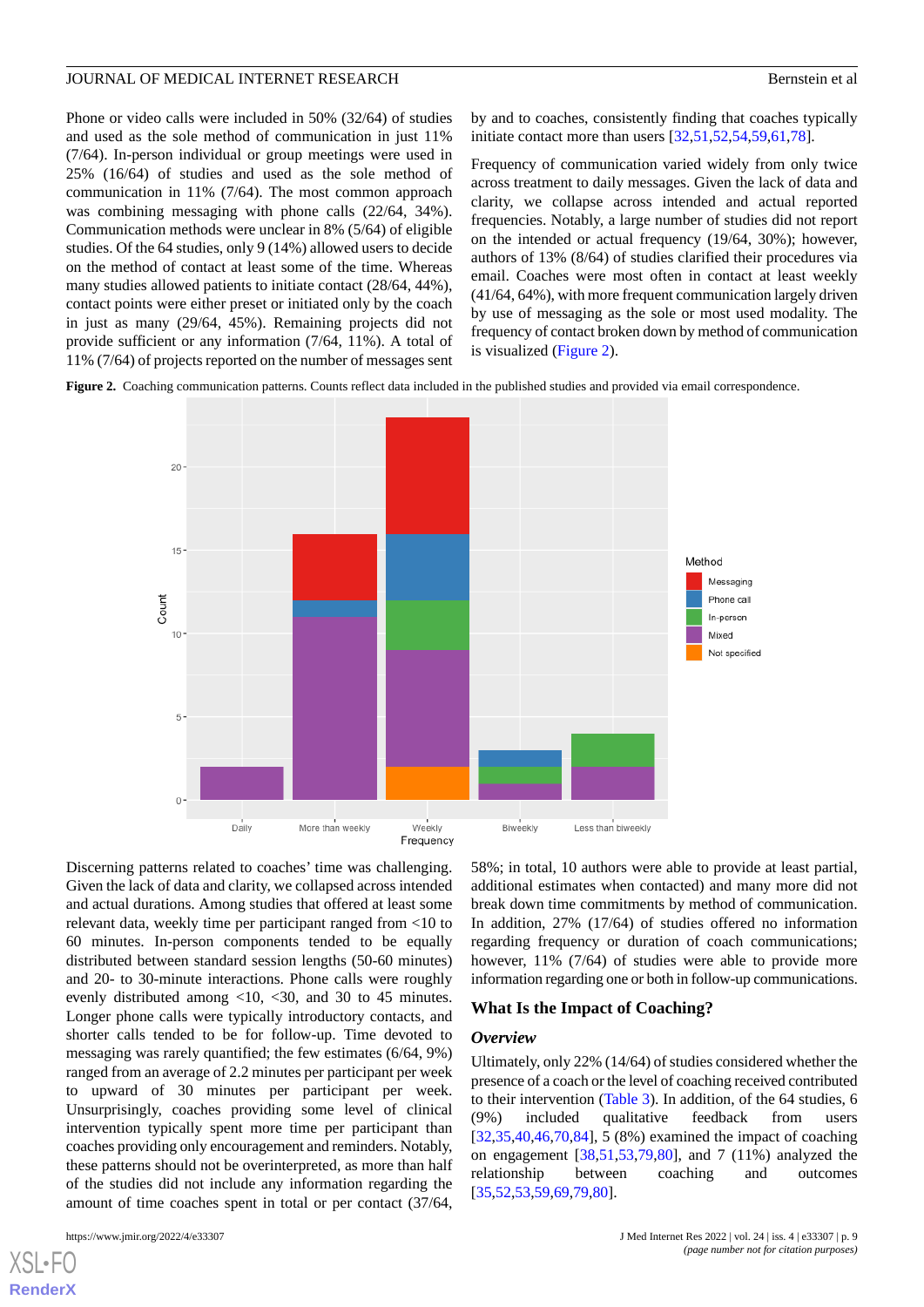<span id="page-9-0"></span>**Table 3.** Summary of studies analyzing the role of coaching in treatment engagement and outcomes.

| Citation                               | Analysis                    | Finding                                                              | Sample                                                                                                                                                               | Treatment                                                              | App                                | Coach <sup>a</sup>             | Communication <sup>b</sup>                                                 |
|----------------------------------------|-----------------------------|----------------------------------------------------------------------|----------------------------------------------------------------------------------------------------------------------------------------------------------------------|------------------------------------------------------------------------|------------------------------------|--------------------------------|----------------------------------------------------------------------------|
| Ebenfeld et<br>al, 2021 [46]           | Qualitative                 | Insufficient<br>coaching as rea-<br>son for dropout                  | 92 adults, diagnosed<br>panic disorder, majority<br>women, White, mean<br>age $38$ (SD 10.4) years                                                                   | $CBTc$ for panic                                                       | <b>GET.ON</b>                      | Bachelor's level               | Weekly messages                                                            |
| Goldin et al,<br>2019 [32]             | Qualitative                 | Positive regard<br>for coaching                                      | 2 studies, 22 and 95<br>adults, at least mild de-<br>pressive symptoms,<br>majority women,<br>White, mean age 23.2<br>$(SD 1.1)$ and 32 $(SD)$<br>$9.9$ ) years      | MBSR <sup>d</sup> and<br>MCBT <sup>e</sup> exercises<br>for depression | Ascend                             | Master's level                 | Messaging or<br>phone calls 2-3<br>times per week                          |
| Ly et al,<br>2015 [84]                 | Qualitative                 | Positive regard<br>for coaching                                      | 12 adult, diagnosed<br>with MDD <sup>f</sup> , 50% (6/12)<br>women, mean age 38<br>(SD 14) years                                                                     | $BAg$ for depres-<br>sion                                              |                                    | Not reported Graduate students | At least weekly<br>messaging                                               |
| Menezes et<br>al, 2019 [40]            | Qualitative                 | Positive regard<br>for coaching                                      | 66 adults, at least mod-<br>erate depressive symp-<br>toms and comorbid hy-<br>pertension or diabetes,<br>majority women, aged<br>$41-60$ years                      | BA for depres-<br>sion                                                 | <b>CONEMO</b>                      | Nurse or nurse<br>assistant    | Weekly in-person<br>meetings or phone<br>calls                             |
| Tiet et al,<br>2019 [70]               | Qualitative                 | Positive regard<br>for coaching                                      | 29 adults, probable<br>$PTSDh$ diagnosis, major-<br>ity men, White, median<br>age 61 years                                                                           | CBT skills for<br>PTSD symptoms                                        |                                    | PTSD Coach Paraprofessional    | Phone calls every<br>other week                                            |
| Berg et al,<br>2020 [35]               | Qualitative<br>and outcomes | Positive regard<br>for coaching;<br>mixed effects<br>for outcomes    | 38 adults, cancer sur-<br>vivors, majority wom-<br>en, White, mean age 32<br>$(SD 5.5)$ years                                                                        | CBT for general<br>mental health                                       | AWAKE                              | Master's level                 | Weekly phone<br>calls; twice-weekly<br>texts                               |
| Mohr et al,<br>2019 [53]               | Engagement<br>and outcomes  | Mixed effects<br>for engagement;<br>mixed effects<br>for outcomes    | 301 adults, at least<br>moderate depressive<br>symptoms or mild to<br>moderate general anxi-<br>ety symptoms, majority<br>women, White, mean<br>age 37 (SD 12) years | CBT skills for<br>transdiagnostic<br>depression or<br>anxiety          | IntelliCare<br>(suite)             | Bachelor's level               | Initial call; option-<br>al midtreatment<br>call; 2-3 messages<br>per week |
| Roy et al,<br>2017 [79]                | Engagement<br>and outcomes  | Positive effects<br>for engagement;<br>slower symp-<br>tom change    | 144 adults, subthresh-<br>old PTSD symptoms,<br>majority men, White,<br>mean age 33 (SD 11)<br>years                                                                 | CBT skills for<br>PTSD symptoms                                        | VA apps<br>(suite)                 | Doctoral level                 | Introductory meet-<br>ing; daily messages                                  |
| Venkatesan<br>et al, 2020<br>[80]      | Engagement<br>and outcomes  | Positive effects<br>for engagement;<br>mixed effects<br>for outcomes | 323 adults, mild to<br>moderate depressive or<br>general anxiety symp-<br>toms, majority women,<br>mean age 36 (SD 9)<br>years                                       | CBT skills for<br>transdiagnostic<br>depression or<br>anxiety          | Vida Health                        | Master's level                 | Weekly phone<br>calls; messaging as<br>needed                              |
| Chen et al,<br>2019 [51]               | Engagement                  | No effects for<br>engagement                                         | 98 adults                                                                                                                                                            | CBT skills for<br>transdiagnostic<br>depression and<br>anxiety         | <b>IntelliCare</b><br>(suite)      | Bachelor's level               | Initial call; 2 mes-<br>sages per week                                     |
| Stiles-<br>Shields et al,<br>2019 [38] | Engagement                  | No effects for<br>engagement                                         | 30 adults, at least mod-<br>erate depressive symp-<br>toms                                                                                                           | BA or cognitive<br>restructuring for<br>depression                     | Boost Me;<br>Thought<br>Challenger | Master's level                 | Weekly phone<br>calls or emails                                            |

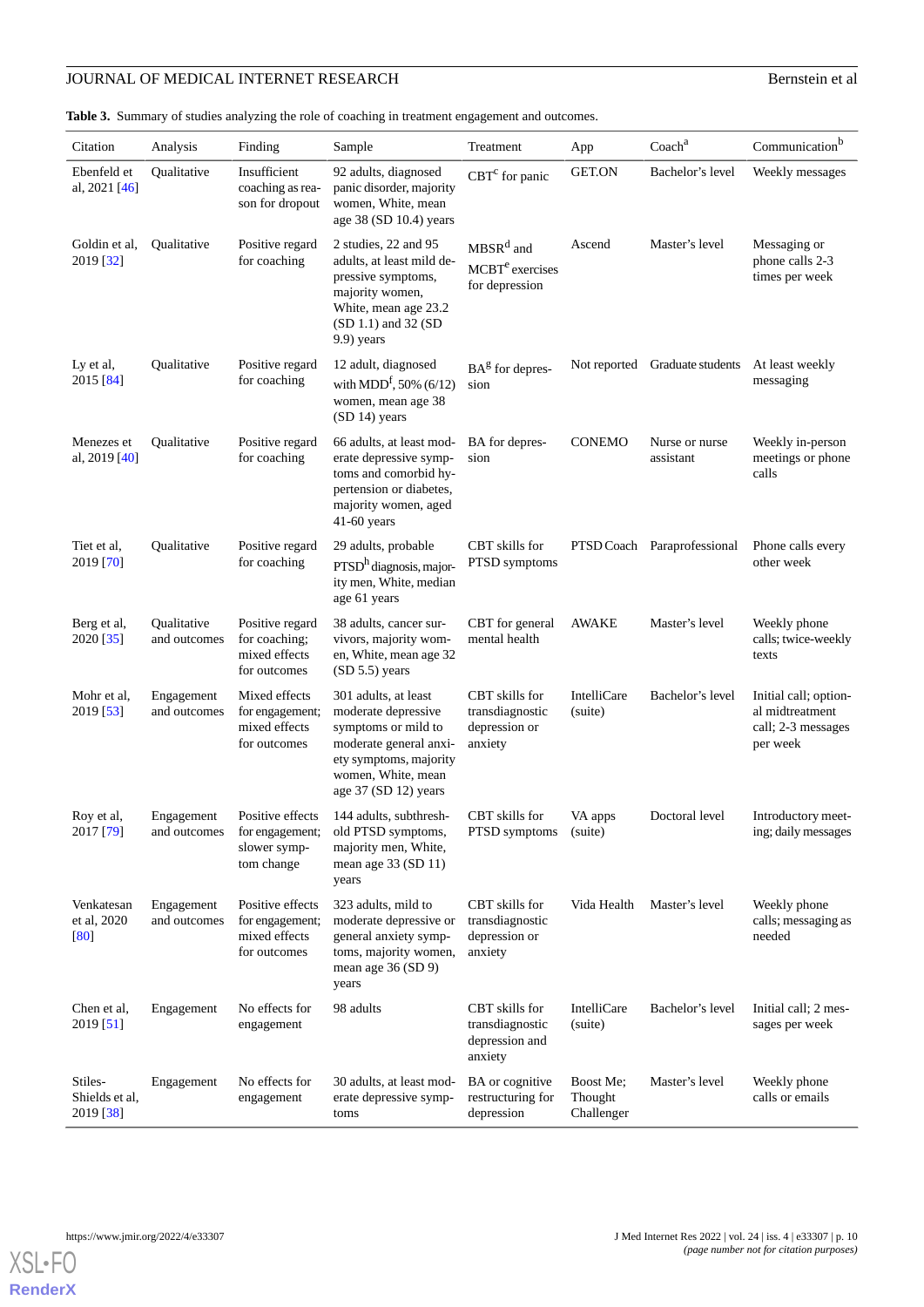| Citation                        | Analysis        | Finding                          | Sample                                                                                                                                                      | Treatment                                                     | App                           | Coach <sup>a</sup> | Communication <sup>b</sup>                                               |  |
|---------------------------------|-----------------|----------------------------------|-------------------------------------------------------------------------------------------------------------------------------------------------------------|---------------------------------------------------------------|-------------------------------|--------------------|--------------------------------------------------------------------------|--|
| Graham et<br>al, $2020$ [52]    | <b>Outcomes</b> | No effects for<br>outcomes       | 146 adults, at least<br>moderate depressive or<br>mild to moderate GAD <sup>1</sup><br>symptoms, majority<br>women, White, mean<br>age $42$ (SD 13.8) years | CBT skills for<br>transdiagnostic<br>depression or<br>anxiety | <b>IntelliCare</b><br>(suite) | Bachelor's level   | Initial call; option-<br>al midtreatment<br>call; 2 messages<br>per week |  |
| Newman et<br>al, $2021$ [59]    | <b>Outcomes</b> | No effects for<br>outcomes       | 100 college students,<br>self-reported GAD, ma-<br>jority women, White,<br>mean age 21 years                                                                | <b>CBT</b> for anxiety                                        | Lantern                       | Bachelor's level   | Phone calls or<br>messaging as need-<br>ed                               |  |
| Possemato et<br>al, $2016$ [69] | <b>Outcomes</b> | Positive effects<br>for outcomes | 20 veterans, likely<br>PTSD diagnosis, major-<br>ity men, mean age 42<br>$(SD 12)$ years                                                                    | CBT skills for<br>PTSD symptoms                               | PTSD Coach                    | Master's level     | In-person meetings<br>or phone calls ev-<br>ery other week               |  |

<sup>a</sup>Coach: minimum required degree or qualification to be in the supportive human role.

<sup>b</sup>Frequency and method of coach contact.

<sup>c</sup>CBT: cognitive behavioral therapy.

<sup>d</sup>MBSR: mindfulness-based stress reduction.

<sup>e</sup>MCBT: mindfulness-based cognitive behavioral therapy.

<sup>f</sup>MDD: major depressive disorder.

<sup>g</sup>BA: behavioral activation.

h<sub>PTSD</sub>: posttraumatic stress disorder.

<sup>i</sup>GAD: generalized anxiety disorder.

#### *Qualitative Feedback*

Users largely shared positive impressions about coaching. Berg et al [[35\]](#page-17-5) reported on master's level coaches who engaged with users via weekly phone calls and twice-weekly SMS text messages over the course of 8 weeks. Treatment focused on promoting hope, positive mood, and behavioral goals among young adult cancer survivors. Note that emotional well-being, rather than managing physical health or related processes, was the primary treatment target. Coaches aimed to review content from the app, practice skills with users, assign homework, and offer encouragement. After the treatment, 94% of users recommended that coaching remain part of the program moving forward. Similarly, 90% of users in the study by Menezes et al [[40\]](#page-17-10) reported coach support to be an important treatment component. In this study, coaches were nurses or nursing assistants offering weekly phone or in-person meetings over 6 weeks to answer questions and offer encouragement for individuals with depression and comorbid hypertension or diabetes. Goldin et al [\[32](#page-17-2)] asked users (adults with depressive symptoms) to rate the value of coaching at weeks 1, 3, and 6 and follow-up time points. Coaches were master's level or above professionals who engaged with users via messaging or phone calls 2 to 3 times per week over 8 weeks. Coaches aimed to check in, answer questions, and facilitate a group chat among users. Users rated the value of coach interactions on average 4.13 out of 5. Tiet et al [\[70](#page-19-2)] used paraprofessionals (graduate students) as coaches, who offered users with likely PTSD six 5-10–minute phone calls for technical support and encouragement over 12 weeks. They found that 91% of users reported that coach support was at least somewhat helpful and 74% reported that coach's support positively impacted the frequency and consistency of their app use. In a follow-up,

qualitative analysis of the primary report by Ly et al [[85\]](#page-19-16), researchers asked for feedback from patients with depression regarding how they perceived having up to 20 minutes of weekly messaging with a coach related to their treatment engagement and outcomes. Coaches in this study offered encouragement, general education, and weekly feedback on patients' written reflections [\[85](#page-19-16)]. Users shared that coaching was crucial to their app use and treatment effects, and most indicated that more frequent and more personalized contact would be preferable [[84\]](#page-19-15). Both Ly et al [84] and Ebenfeld et al [[46\]](#page-17-16) described 1 participant each who withdrew from the trial citing insufficient direct contact with their coach. In the latter study, coaches were at least bachelor's level staff members and offered patients with panic disorder weekly feedback messages over 6 weeks [[46\]](#page-17-16).

#### *Engagement*

In total, 3 trials of the IntelliCare suite or its individual apps, designed to help patients with depressive or anxious symptoms, described the relationship between coaching and objective metrics of engagement [[38,](#page-17-8)[51](#page-18-2)[,53](#page-18-0)]. Chen et al [\[51](#page-18-2)] examined how responsive patients were to coaches' messages. In their trial, coaches offered an initial call (30-45 minutes) and sent at least two messages per patient per week over 8 weeks to answer questions, provide recommendations and encouragement, and help patients problem solve. Responsiveness (ie, number of messages patients responded to) was ultimately unrelated to engagement with the apps, operationalized as the number of times apps were opened. In the study by Stiles-Shields et al [[38\]](#page-17-8), master's level coaches offered weekly encouraging phone calls or emails (<10 minutes per patient per week) over 6 weeks. Similarly, they found that neither the number nor duration of these contacts correlated with app use, including number of app launches and number of activities logged. Mohr et al [\[53](#page-18-0)]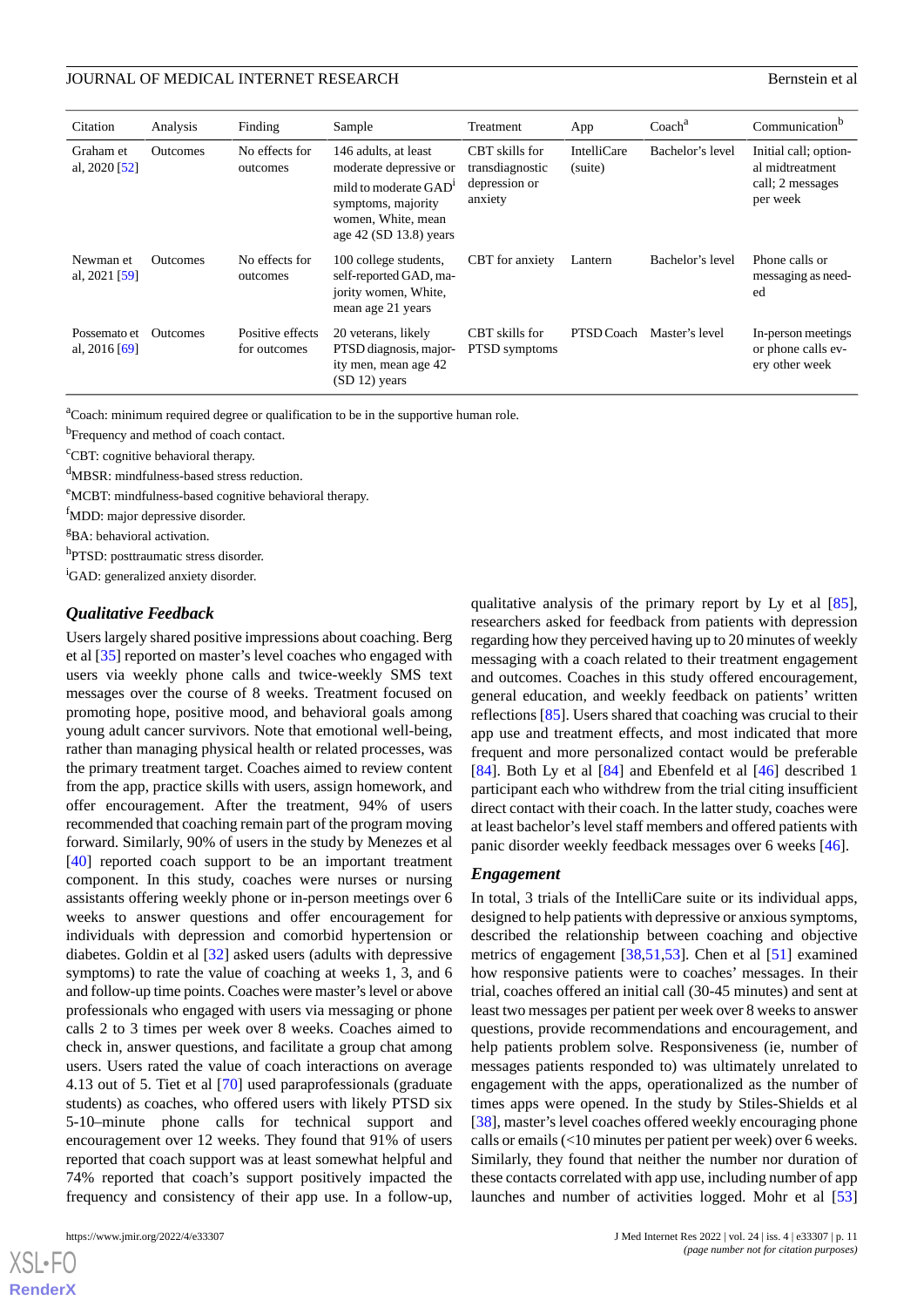manipulated whether patients had access to a coach at all. Over 8 weeks, coaches offered encouragement and answered patient questions via an initial call (30-45 minutes), optional midtreatment call (10 minutes), and 2 to 3 messages per patient per week. Patients in this coached condition did download more skills apps but did not engage in more consistent app sessions than patients who were not given coaches. When testing the VA suite of apps for patients with PTSS, Roy et al [\[79](#page-19-1)] found that patients who were given access to guidance from a doctoral-level coach (eg, directing users to particular skills) did self-report using the apps more frequently compared with the group that received nondirective contact, particularly for apps providing psychoeducation and tools for controlled breathing. Over 6 weeks, coaches conducted introductory in-person meetings to go over CBT skills followed by daily messages to guide app use. Finally, Venkatesan et al [\[80](#page-19-11)] tested the Vida Health app among adults with mild to moderate depression or anxiety. Master's level therapists provided weekly 30-minute consultations via video or phone call over 12 weeks and were available for additional in-app messaging as needed. The number of lessons or activities users completed in the app was strongly correlated with the number of consultations they completed and moderately correlated with the number of messages they sent to their therapists. Overall, across studies, there was no consistent pattern regarding the effect of coaching on app engagement. To build our understanding of the value of coaching on engagement, more studies that adopt a randomized (ie, varying presence or quantity of coaching) design are necessary. In addition, there was no consistent operationalization of engagement either, further challenging our ability to draw conclusions.

#### *Outcomes*

Outcomes data were similarly limited and mixed. A total of 3 papers reported some positive effects of coaching, 2 (67%) of which compared groups of users with and without access to a coach. First, Possemato et al [\[69](#page-19-0)] tested the PTSD Coach app for veterans that screened positive for a likely PTSD diagnosis. Participants in the coaching condition received biweekly in-person or phone sessions over 8 weeks in which at least master's level clinicians introduced and reviewed content and assigned homework. Compared with participants in the self-guided condition, participants with coaches demonstrated larger gains for PTSD symptoms, depression, and quality of life. In the aforementioned study of the IntelliCare suite of apps by Mohr et al [\[53](#page-18-0)], users with access to a coach exhibited larger declines in anxiety (General Anxiety Disorder scale–7 scores) than peers without coaches but exhibited no differences for depression (Patient Health Questionnaire–9 scores), the other primary outcome. Similarly, in the aforementioned study by Berg et al [[35\]](#page-17-5), the number of phone calls users completed with a coach was associated with greater reductions in days of alcohol use and improvements in pain-related functioning, but there were no differences for other primary outcomes including hope, depressive symptoms, or other domains of quality of life. In addition, in the aforementioned study by Venkatesan et al [[80\]](#page-19-11), therapist consultations but not messages predicted decline in

depressive symptoms, and there were no reported effects for anxiety.

In contrast, 2 papers reported no effects for level of coaching; notably, however, all participants did receive a coach in these studies. Newman et al [[59\]](#page-18-9) offered 12 weeks of app-based CBT for anxiety to college students. Coaches were at least bachelor's level study staff and provided as-needed phone calls and messaging to support goal setting, provide encouragement and feedback, and answer questions throughout treatment. The number of messages between coaches and users was ultimately not associated with symptom change. Graham et al [[52\]](#page-18-3) also reported that the number of messages exchanged with a coach was not associated with symptom change. In their study, at least bachelor's level coaches provided initial phone calls, optional midtreatment phone calls, and  $\geq 2$  messages per week to users experiencing depressive or anxious symptoms over 8 weeks. Coaching focused on goal setting, making recommendations for skills to practice, and offering encouragement. Finally, the aforementioned trial by Roy et al [[79\]](#page-19-1) of the VA apps for PTSS found that access to a coach offering treatment guidance actually correlated with slower symptom change. Authors speculated that this effect could be due to the control condition (nondirective messages comprising nonspecific positive aphorisms) possibly being perceived as encouraging as well or the fact that the 2 groups engaged similarly with the more active skills apps (eg, social engagement and relaxation exercises). Similar to the aforementioned findings, reports yielded mixed results for coaching's effect on outcomes, and more research that is specifically designed to answer questions about the effect of coaching on outcomes is needed to clarify mixed findings.

It is notable that in research studies, participants may have contact with study staff outside of these intended supports (eg, communicating with research assistants about scheduling assessments). Such contact could be perceived as encouraging or could increase a participant's sense of accountability, thus potentially accounting for differences in observed engagement and clinical outcomes. Consequently, we also reviewed these studies for additional touch points. Studies did not report on this in depth and largely described pretreatment contact, if any. Studies that had study staff systematically reach out to participants—including for a pretreatment [\[35](#page-17-5),[38,](#page-17-8)[69,](#page-19-0)[79\]](#page-19-1) or posttreatment [[59\]](#page-18-9) phone call or interview or to administer periodic web-based assessments during treatment [\[52](#page-18-3)]—did not have consistently better engagement or outcomes than those that did not report such additional contact [\[51](#page-18-2),[53,](#page-18-0)[80](#page-19-11)].

## **Has Reporting Improved Over Time?**

We present the proportion of papers with missing data or descriptions of various aspects of coaching by year ([Table 4\)](#page-12-0). Overall, time spent communicating with users (*duration*) was the most often omitted data point, followed by coach training, coach qualifications, and frequency of communications. It is difficult to determine statistically meaningful trends owing to the increasing number of publications in recent years; however, it does not appear that reporting has substantially changed over time.

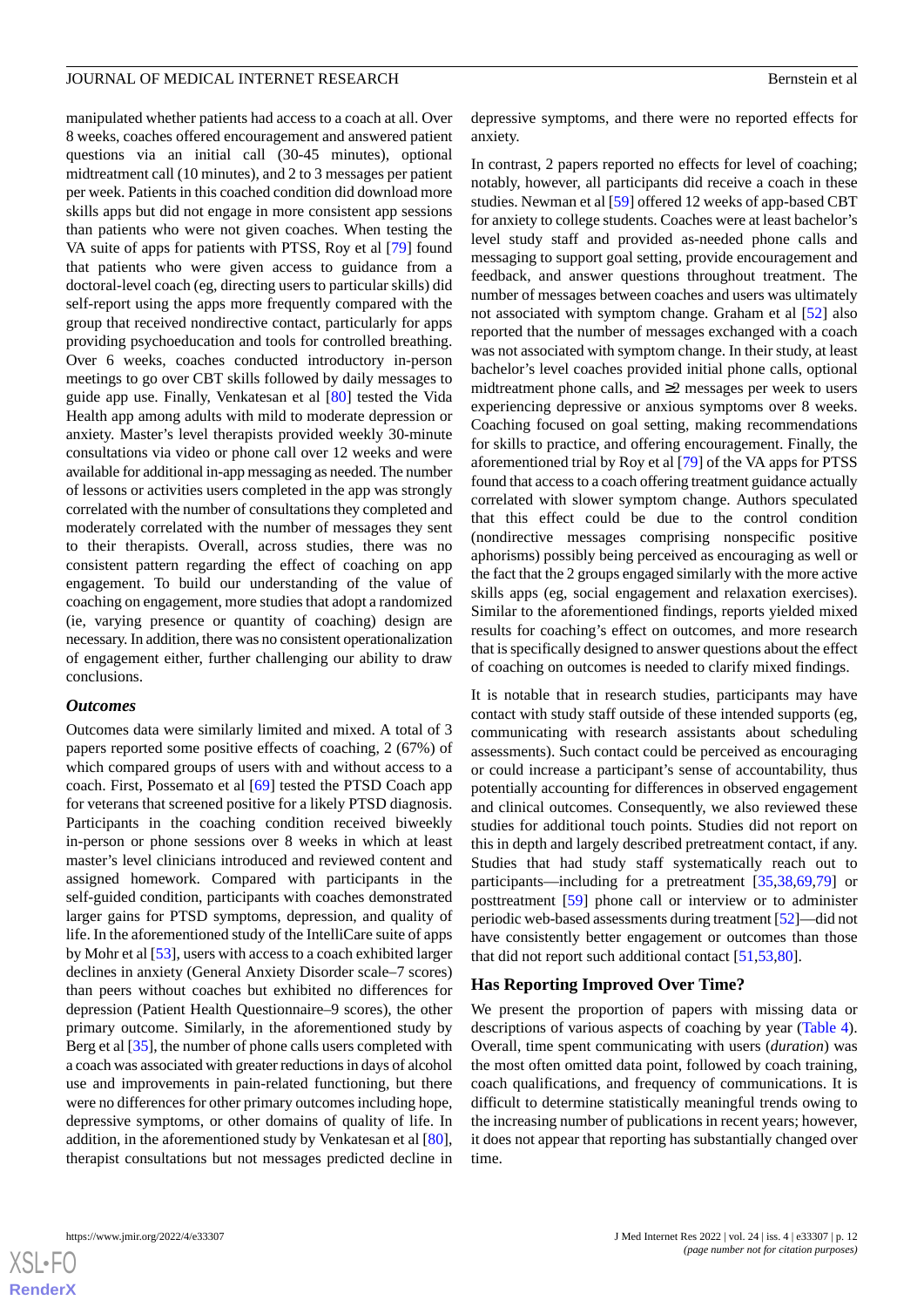<span id="page-12-0"></span>**Table 4.** Proportions of missing data over time.<sup>a</sup>

| Dimension             | 2012<br>$(n=1)$ ,<br>$n$ (%) | 2013<br>$(n=1)$ ,<br>$n$ (%) | 2014<br>$(n=5)$ ,<br>$n(\%)$ | 2015<br>$(n=3)$ ,<br>$n$ (%) | 2016<br>$(n=3)$ ,<br>$n$ (%) | 2017<br>$(n=6)$ ,<br>n(%) | 2018<br>$(n=7)$ ,<br>$n$ (%) | 2019<br>$(n=16)$ ,<br>n(%) | 2020<br>$(n=17)$ ,<br>$n$ (%) | 2021<br>$(n=5)$ ,<br>$n$ (%) | Total<br>$(N=64)$ ,<br>$n$ (%) |
|-----------------------|------------------------------|------------------------------|------------------------------|------------------------------|------------------------------|---------------------------|------------------------------|----------------------------|-------------------------------|------------------------------|--------------------------------|
| <b>Qualifications</b> | 1(100)                       | 1(100)                       | 2(40)                        | 0(0)                         | 1(33)                        | 3(50)                     | 3(43)                        | 4(25)                      | 5(29)                         | 0(0)                         | 20(31)                         |
| Type of training      | (100)                        | 1(100)                       | 2(40)                        | 1(33)                        | 1(33)                        | 4(67)                     | 2(29)                        | 4(25)                      | 4(24)                         | 1(20)                        | 21(33)                         |
| Frequency             | 1(100)                       | 1(100)                       | 2(40)                        | 0(0)                         | 1(33)                        | 1(17)                     | 2(29)                        | 3(19)                      | 7(41)                         | 1(20)                        | 19(30)                         |
| Duration              | 1(100)                       | 0(0)                         | 3(60)                        | 2(67)                        | 2(67)                        | 1(17)                     | 5(71)                        | 10(63)                     | 12(71)                        | 4(80)                        | 40(63)                         |
| Method                | 1(100)                       | 0(0)                         | 2(40)                        | 0(0)                         | 0(0)                         | 0(0)                      | 0(0)                         | 1(6)                       | 2(12)                         | 0(0)                         | 6(9)                           |
| Selection             | 1(100)                       | 0(0)                         | 2(40)                        | 0(0)                         | 0(0)                         | 0(0)                      | 0(0)                         | 1(6)                       | 1(6)                          | 0(0)                         | 5(8)                           |
| Initiation            | 1(100)                       | 0(0)                         | 1(20)                        | 1(33)                        | 0(0)                         | 0(0)                      | 1(14)                        | 1(6)                       | 2(12)                         | 0(0)                         | 7(11)                          |
| Content               | 1(100)                       | 0(0)                         | 1(20)                        | 0(0)                         | 0(0)                         | 0(0)                      | 1(14)                        | 1(6)                       | 2(12)                         | 2(40)                        | 8(13)                          |

<sup>a</sup>Values reflect the proportion of studies in a given year that did not report a given facet of their coaching protocol or results. For example, 40% (2/5) of the published studies from 2014 did not describe the qualifications of their coaches in the text.

#### **What Is the Current Status of Included Apps?**

[Table 1](#page-5-0) includes a summary of all apps reported on in the eligible studies as well as their current status. As of the time of review, only 26 of the 44 (59%) named apps were active (22/26, 85% available commercially).

# *Discussion*

#### **Principal Findings**

The primary aim of this scoping review is to characterize patterns of coaching in guided app-based CBT for emotional disorders or concerns and to identify knowledge gaps. Digital mental health is a young but rapidly expanding field with enormous potential to improve the reach of evidence-based care. Researchers across the reviewed articles offered numerous approaches to encouraging and guiding users involved in these treatments (eg, prescheduled weekly phone calls to review content, daily encouraging messages, and communication as needed). Such efforts are foundational as researchers continue to improve the flexibility and accessibility of psychotherapy. However, with the relative infancy of app-based treatment approaches, this review found the field has yet to develop standards or consensus for measuring and reporting on coaching. For example, nearly half of the trials did not specify the level of training the coaches received, including their degrees, instruction, or experience with the treatment or the target population. A large number of studies also did not define the role of coaches in the intervention itself. Only a minority of studies reported on the actual number of phone calls, sessions, or messages users attended or received and even fewer the actual time commitments of coaches. In addition, little information was provided on the nature of supervision or ensuring that coaches adhered to their specified roles. Most immediately, these missing data limit our ability to identify meaningful trends in coaching for app-based treatments. From this review, it appears that no one type of coach, level of training, stated purpose of the coaching, method of coaching, frequency of communication, or duration of communication is currently the norm. This heterogeneity holds true when examining subsets of treatments, such as apps designed for specific populations

 $XS$  • FC **[RenderX](http://www.renderx.com/)** (eg, children vs adults, and depression vs general mental health) or specific treatment lengths.

More consistent reporting moving forward will allow for replication of interventions across sites, a prerequisite for establishing treatment effectiveness, determining under what conditions and in what forms coaching adds clinical utility and thus amassing an evidence base for best practices. In this vein, few studies have evaluated the effects of coaching in their analyses. Qualitative data did suggest that users largely appreciate having access to a coach, describing this human element as helpful and even critical to their experience. This aligns with a number of recent reviews and meta-analyses finding that guided app-based treatments—or those with some human support—generally have better completion rates and treatment outcomes than self-guided ones [\[4](#page-15-3),[96](#page-20-4)[,97](#page-20-5)]. However, when we then examined articles that present direct comparisons of guided versus unguided versions of the *same* app-based treatment or considered *level* of coaching within a trial, the quantitative data offered a murkier story. Although a number of studies found positive results, 1 project reported negative effects that guided treatment led to slower symptom change than unguided treatment, and half of studies reported no effects at all.

Looking again to the internet-based CBT literature, this inconsistency aligns with other reviews that have found that supported and unsupported digital interventions may not systematically differ [\[98](#page-20-6)[,99](#page-20-7)] and that more coach time may not linearly lead to better outcomes [[100\]](#page-20-8). Nevertheless, the prevailing wisdom is that the provision of human support can improve user engagement and outcomes in digital mental health [[91](#page-20-2)[-95](#page-20-3)]. This sentiment has been echoed in the development of app-based approaches. However, closer inspection shows that these highly cited reviews of guided versus unguided digital interventions similarly suffer from a lack of detail. *Guidance* is broadly and often unclearly defined [\[91](#page-20-2)], and decisions are often based on intuition or feasibility rather than evidence-based guidance or coaching protocols [\[101](#page-20-9)]. Heterogeneity in these reviews' conclusions about the importance of coaching could be accounted for by the heterogeneity in how authors choose to define *guidance*, CBT, and the populations studied [\[102](#page-20-10)].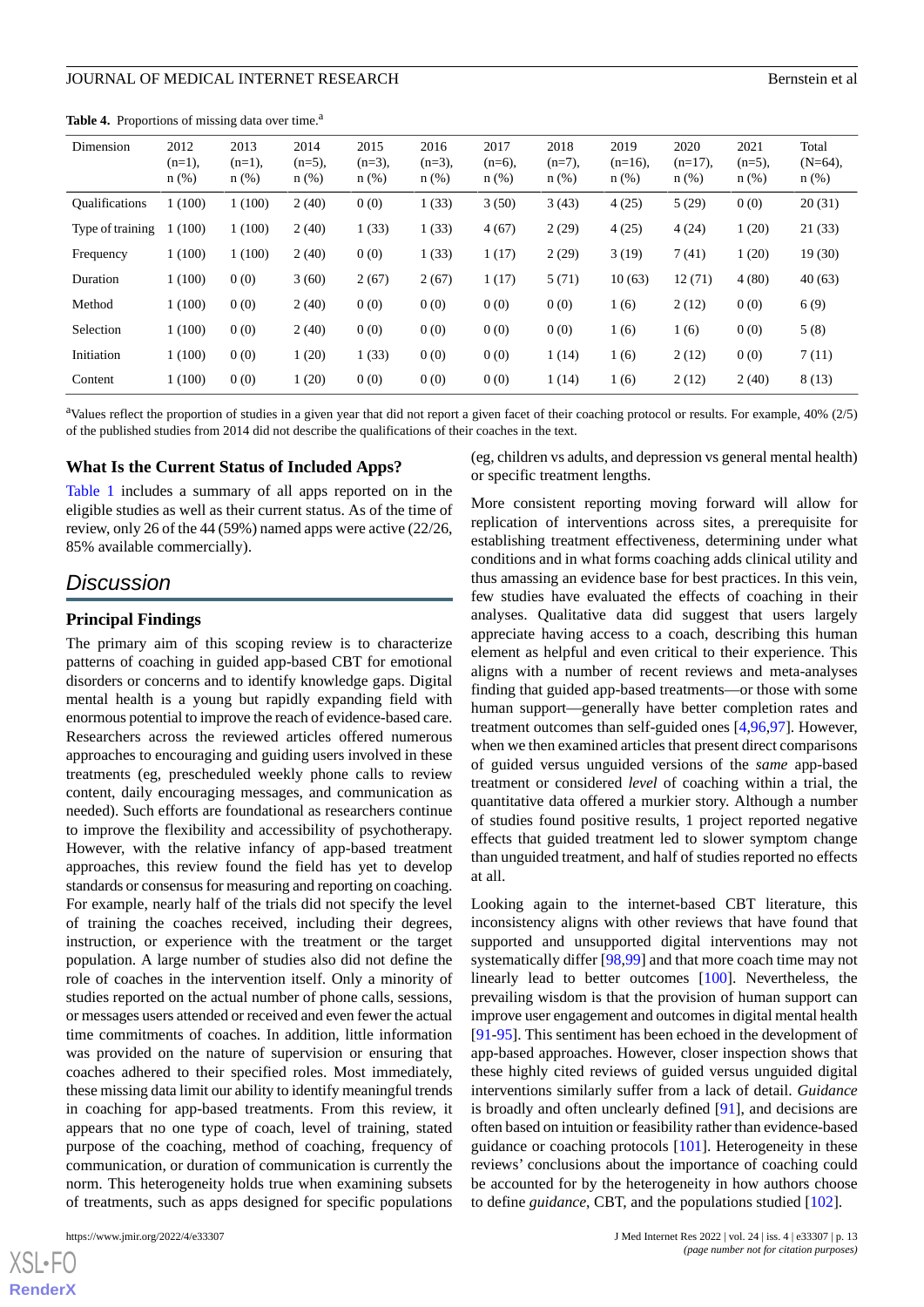Taken together, we cannot draw strong conclusions from this study's data, not only because of the small number of studies available but also as there are too many differences across them, including the target population, symptom severity, precise type and duration of treatment, method and frequency of coach communication, and type of coaches and coaching offered. How authors chose to quantify coaching, engagement, and outcomes was similarly variable. We conclude that coaching remains a significant hole in the rapidly growing digital mental health literature.

#### **Future Directions**

#### *Increase Data Collection and Reporting*

Thus, the first takeaway from this review is that more consistent, thorough, and standardized reporting is needed. Recommended dimensions of coaching are included as a checklist for future use in Table S2 in [Multimedia Appendix 1](#page-15-8). At minimum, the following data should be included in guided digital mental health trials moving forward (highlighted in [Textbox 2](#page-13-0)): (1) Coach qualifications (if any). App-based treatments that are successfully guided by bachelor's level or paraprofessional coaches will be less expensive and more scalable than app-based treatments requiring guidance by doctoral-level coaches, underscoring the importance of these data. (2) Details regarding the materials, training, or other support provided to coaches. (3) Instructions provided to coaches regarding the purpose and boundaries of their roles and expectations set for participants in this regard. (4) The modalities and timing of coach communications—planned and actual. A coach's time is likely to be one of the most expensive parts of scaling an app-based treatment; consequently, studies should more consistently set expectations around coaches' time and measure actual time spent performing this role. (5) Adherence metric. Although feasibility may limit the thoroughness of adherence measures (eg, availability of independent raters to evaluate tapes or text), some effort should be made to assess whether coaching largely followed the intended parameters.

<span id="page-13-0"></span>**Textbox 2.** Highlighted recommendations: key recommended dimensions to report regarding human support in app-based therapy.

#### **Recommendations**

- 1. Coach qualifications: what criteria were used to select eligible coaches?
- 2. Coach training: what written, live, or other training opportunities did coaches receive? Were coaches supervised in their work?
- 3. Coach instructions: what were coaches instructed to do in their role, including the purpose, nature, or boundaries of their communications with users?
- 4. Logistics: how, how often, and for how long were coaches in communication with users?
- 5. Adherence: to what extent did coaches' actual communications with users match the expected content, modalities, frequencies, and durations?

Beyond the aforementioned *must haves*, additional data, when feasible, would also be helpful: (1) differentiating communications initiated by users versus coaches; (2) user preferences for modality, frequency, timing, and content of coach communications; (3) whether the coaching that users received matched these preferences; and (4) audio recordings or transcripts of coach communications for adherence or quality ratings as well as more detailed future analysis. Notably, data from internet-based therapies reveal that coaches often deviate from guidelines, particularly for more complex interventions (eg, offering feedback, facilitating understanding, and reinforcing practice), with less engaged users, and when coaches have less specialized experience [\[103](#page-20-11)]. Such norms in reporting would allow for more accurate evaluation of treatments, identification of common challenges, greater comparison across trials, and dissemination into real-world settings, including cost-benefit analysis. With more data, guidelines for assessing the quality of coaching protocols would also be possible [[104\]](#page-20-12).

#### *Experimentally Evaluate the Effects of Coaching*

The second takeaway is that more explicit testing of coaching effects is needed. This includes additional randomized controlled trials comparing guided and unguided versions of the *same* treatment, as well as experimentally varying the type or amount of coaching users receive and exploring moderators of coaching effects. This should be done in a hypothesis-driven way as researchers consider the target population (eg, age, diagnosis, and illness severity) and the content of the app itself (eg, level

of detail, personalization, and structure). Microrandomized trials could be particularly powerful for these types of questions, allowing investigators to systematically test multiple small but potentially impactful and expensive types of communication at various decision points [[105\]](#page-20-13). Real-world testing will be a critical contribution to this literature as well. Human support is most frequently conceptualized as a tool for boosting adherence; individuals enrolled in clinical trials of unguided app-based treatments more often than not still receive at least some contact with study staff, which could be serving an unanticipated but similar purpose to reminders and encouragement from coaches [[102\]](#page-20-10). In fact, in some of the reviewed articles, it was challenging to differentiate such clinical trial implementation processes from intended reminders or supports that were of extremely light touch [\[86](#page-19-17)]. Without these added contacts, outcomes could look quite different. Indeed, outside of controlled research settings, engagement data are less encouraging; for example, an analysis of the most popular apps addressing anxiety, depression, or emotional well-being—defined as the 93 apps with at least 10,000 downloads—revealed a median daily engagement rate of just 4% [[106\]](#page-20-14). Interestingly, the few studies included in this review that examined the relationship between coaching and engagement or outcomes did not report significant study staff contact outside of care delivery (largely before treatment). However, scientific papers rarely describe this type of extra study contact, let alone in detail. Better tracking all forms of

```
XSJ \cdot FRenderX
```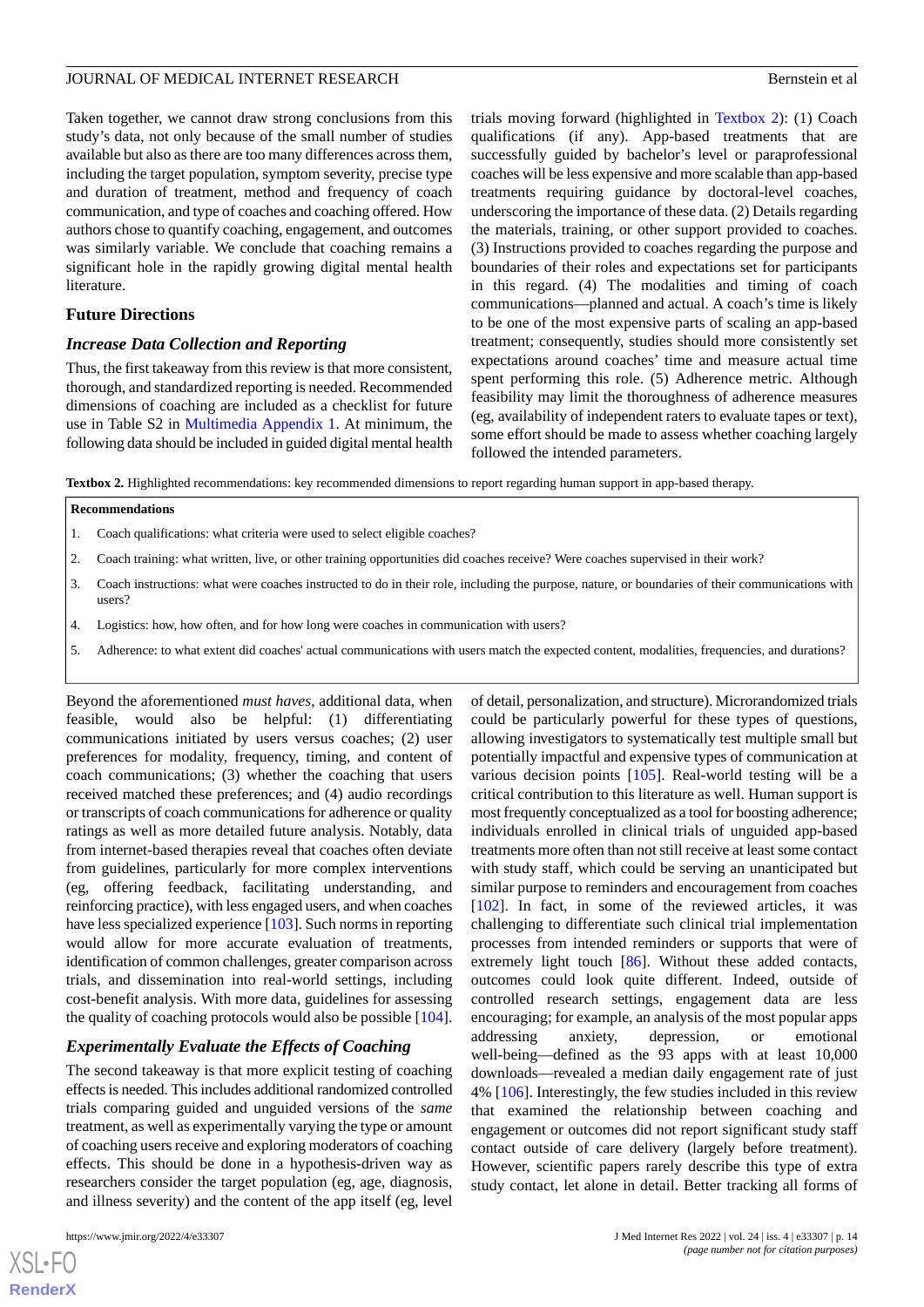intended and unintended support in the future would help address this question.

It is likely that some dimensions of coaching needs will also vary by individual user characteristics or preferences as well as other dynamic variables, such as time in treatment, status of treatment response, or how a user is using coaching (eg, reassurance seeking, problem-solving barriers to skills use, and accountability checks). For example, coaching may make the most difference for users with more severe symptoms [[94\]](#page-20-15) or early on in treatment [\[44](#page-17-14)], or the frequency or tone of communications may need to change over time to remain engaging [\[107\]](#page-20-16). Conversely, some dimensions may matter less. For example, research on internet-based interventions have shown that the qualifications of coaches are weak predictors of outcomes [\[101](#page-20-9),[108\]](#page-20-17); this review also did not identify any patterns in results based on coach qualifications.

In addition, in this review, many studies comprised small or homogeneous samples of largely White, female, and relatively young adult participants. Results could therefore be meaningfully different with larger, more diverse populations. First, age may be an important factor, although the included studies did not test this moderator. For example, quantity of coaching could be more important to older adults than to their younger counterparts. Studies have found that desire for human contact and technology literacy barriers can be deterrents for mental health app use, particularly among older adults; thus, more coaching may be beneficial for these users [\[55](#page-18-5),[109\]](#page-21-0). Moreover, others have found older adults to be more engaged with digital coaches than younger ones [[110\]](#page-21-1). In contrast, rather than necessarily wanting more contact, adolescents may prefer different approaches; to illustrate, integrating peer support and strength-based messaging may be preferable [\[111](#page-21-2)]. Younger users may also be more open to virtual avatars providing guidance and support or mirroring their experience [[112\]](#page-21-3). In general, more work is needed around age-appropriate messaging, for both coaches and in-app content [\[113](#page-21-4),[114\]](#page-21-5). Second, there is some evidence that digital interventions may reduce longstanding disparities in treatment access, response, and dropout between White and racial and ethnic minority patients [[115\]](#page-21-6). Understanding how coaching could strengthen this trend as well as reach other underrepresented potential users, including sexual and gender minority individuals or older adults, should be a priority. For example, researchers may closely examine patterns of user preferences, use coaches to increase the credibility of technology-based options, support technological literacy, or actively work with individuals to adapt skills to their unique stressors or contexts [\[116](#page-21-7)].

#### *Test Hypothesized Targets*

Relatedly and third, consistent with broader efforts in psychotherapy research, more mechanism- or process-oriented evaluation is needed [[117](#page-21-8)]. There should be testable hypotheses regarding a coach's function in app-based treatment, such as enhancing motivation, reducing a specific barrier, increasing comprehension, or supporting use of skills. In this way, the number of minutes or messages with a coach alone may not be the best metric of coaching quality, nor should end-of-study symptom severity or diagnoses be the sole outcome variables.

For example, the supportive accountability model [\[19](#page-16-10)] and efficiency model of support [\[118](#page-21-9)] offer compelling frameworks for designing coaching protocols for digital interventions. Supportive accountability predicts that treatment adherence will increase if coaches are viewed as trustworthy, knowledgeable, helpful, and collaborative; in addition, coaches should increase salience and perceived utility or personal relevance of new behaviors for individual users to increase their motivation and thus engagement [[19\]](#page-16-10) The efficiency model argues that human support should directly address specific failure points of digital treatments (usability, engagement, fit, knowledge, and implementation) [\[118](#page-21-9)]. Multiple studies in this review reported implementing protocols based on these principles [[38,](#page-17-8)[51,](#page-18-2)[53](#page-18-0)[,54](#page-18-4),[78\]](#page-19-10). However, to the best of our knowledge, none tested the impact beyond the overall treatment effects. Fortunately, clear, testable targets are outlined in both models. These can be operationalized and researchers should test, for example, whether and how coaches effectively mitigate these failure points (and, perhaps, do so better than less time- and resource-intensive solutions), and whether doing so directly leads to better treatment outcomes as intended.

In this effort, researchers can capitalize on digital technologies to evaluate these variables and their interactions, including ecological momentary assessment, text analysis, machine learning, or other dynamic, idiographic approaches [[119\]](#page-21-10). Leveraging these insights could lead to not only more targeted, streamlined coaching but also more effective automated support, a less expensive, more scalable alternative. Currently, although coaching ostensibly outperforms automated messages or reminders in enhancing engagement with digital therapies, the latter may still provide clinically meaningful benefits and are appreciated by users [[21\]](#page-16-12) and fully automated chatbots and other conversational agents are becoming more sophisticated [[120\]](#page-21-11). Process-focused and individualized data of these kinds could support better algorithms dictating the timing and content of automated coaching. It remains possible that automated coaching that is based on high-quality data-driven learning and that is by nature available continuously could become as or even more effective than live coaches.

#### **Limitations**

Additional limitations of this scoping review merit noting. Because of the heterogeneity among trials and extent of missing data, a more systematic review including evaluation of the quality of studies or meta-analysis of results was not possible. The aim of this scoping review is to assess current practices and encourage new norms in reporting of guided app-based treatments to allow for this much needed next step. Relatedly, although search terms and eligibility criteria were intentionally broad and manual searches were conducted, it is also possible that some projects were missed. Present data were numerically skewed toward depression-focused treatments, a pattern consistent with other scoping and systematic reviews of mobile and app-based mental health treatments in general. It is possible that with more work on other patient populations, different or clearer trends could emerge.

 $XS$  $\cdot$ FC **[RenderX](http://www.renderx.com/)**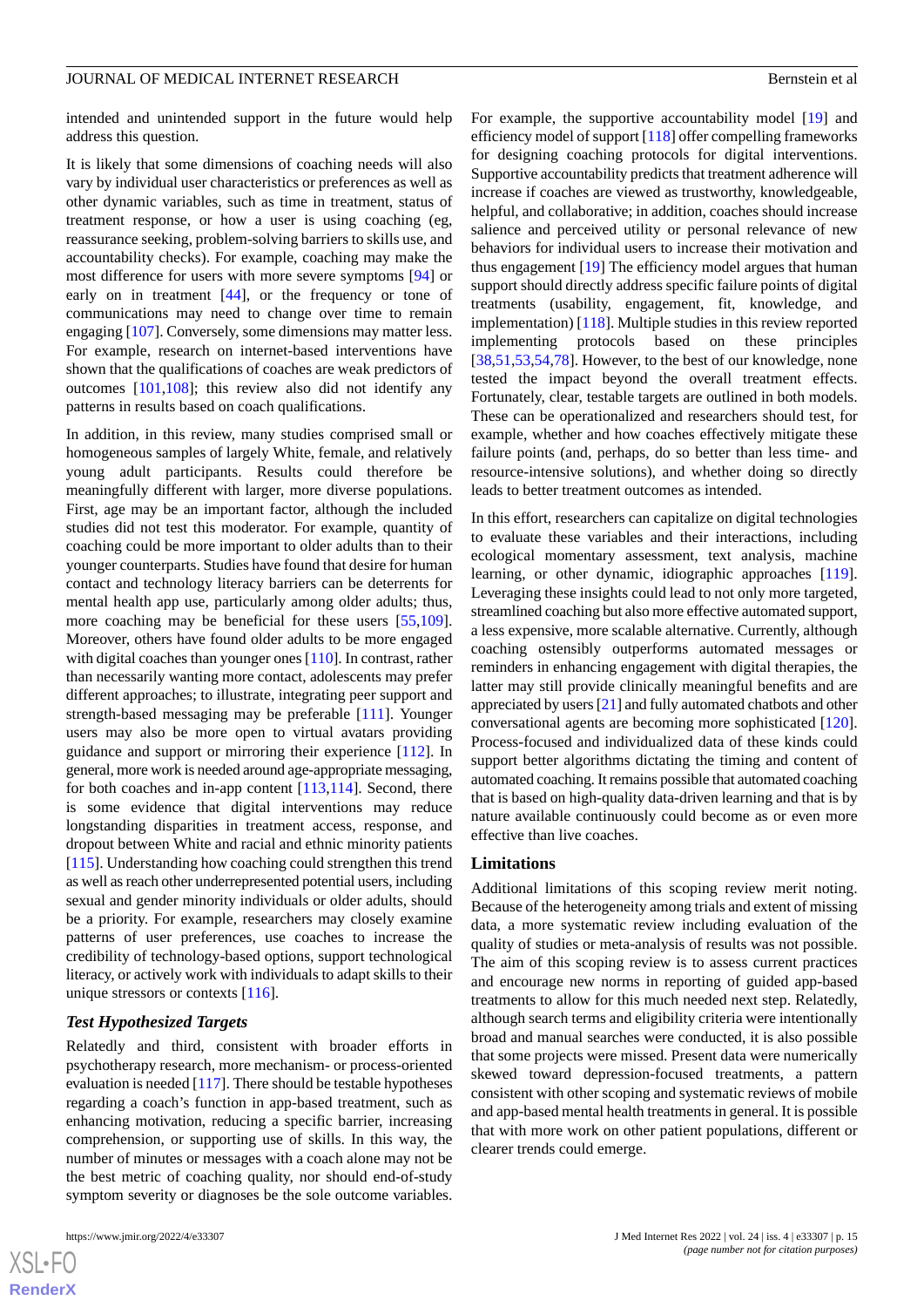## **Conclusions**

The promise of digital treatments is scalability. Whether an app requires a bachelor's level versus doctoral-level coach or a coach at all, 2 versus 45 minutes of a coach's time per patient per week or per month, extensive training and supervision, or messaging versus face-to-face conversation to be engaging or effective would all substantially impact how scalable it can be. After reviewing the literature on guided app-based CBT, it is clear that guided interventions can be operationalized with startling diversity. Consequently, it is time to retire the notion that coaching of any kind will improve outcomes. Not only do data not consistently support this conclusion, but also the conclusion itself does not offer sufficient direction for thoughtful design and implementation of new treatments. What does seem clear is that users typically respond positively to the availability of a coach. How much ensuing interactions actually change their behavior or outcomes remains an open question. Fortunately, apps open up previously unfeasible, diverse, and creative ways to reach patients. In parallel, new technologies open up new possibilities for optimizing their impact. To take advantage of these opportunities, as a field, we must increase transparency around coaching and prioritize this treatment component as a focus in future research.

# **Acknowledgments**

The research reported in this publication was funded by the Hope Fund (Bernstein) and National Institute of Mental Health of the National Institutes of Health under award K23MH119372 (Weingarden). The content is solely the responsibility of the authors and does not necessarily represent the official views of the National Institutes of Health.

# **Conflicts of Interest**

EEB has received salary support from Koa Health. ECW has no financial conflicts of interests to disclose. MDH has no financial conflicts of interest to disclose. HW receives salary support from Koa Health (formerly Telefónica Alpha, Inc) and is a presenter for the Massachusetts General Hospital Psychiatry Academy in educational programs supported through independent medical education grants from pharmaceutical companies. IS has received salary support from Koa Health. SW is a presenter for the Massachusetts General Hospital Psychiatry Academy in educational programs supported through independent medical education grants from pharmaceutical companies; she has received royalties from Elsevier Publications, Guilford Publications, New Harbinger Publications, Springer, and Oxford University Press. SW has also received speaking honoraria from various academic institutions and foundations, including the International Obsessive Compulsive Disorder Foundation, the Tourette Association of America, and the Centers For Disease Control and Prevention. In addition, she received payment from the Association for Behavioral and Cognitive Therapies for her role as Associate Editor for the Behavior Therapy journal and John Wiley & Sons, Inc. for her role as Associate Editor of the journal Depression & Anxiety. SW has also received honoraria from One-Mind for her role on PsyberGuide Scientific Advisory Board. SW is also on the Scientific Advisory Board for Koa Health, Inc and Noom, Inc. SW has received research and salary support from Koa Health, Inc.

# <span id="page-15-8"></span>**Multimedia Appendix 1**

<span id="page-15-0"></span>PRISMA-ScR (Preferred Reporting Items for Systematic Reviews and Meta-Analyses extension for Scoping Reviews) checklist and checklist for recommended reporting of human support in digital mental health treatment. [[DOCX File , 21 KB](https://jmir.org/api/download?alt_name=jmir_v24i4e33307_app1.docx&filename=180fe382509a7504006ae603e3168043.docx)-[Multimedia Appendix 1\]](https://jmir.org/api/download?alt_name=jmir_v24i4e33307_app1.docx&filename=180fe382509a7504006ae603e3168043.docx)

## <span id="page-15-2"></span><span id="page-15-1"></span>**References**

- <span id="page-15-3"></span>1. Perrin A. Mobile technology and home broadband 2021. Pew Research Center. 2021. URL: [https://www.pewresearch.org/](https://www.pewresearch.org/internet/2021/06/03/mobile-technology-and-home-broadband-2021/) [internet/2021/06/03/mobile-technology-and-home-broadband-2021/](https://www.pewresearch.org/internet/2021/06/03/mobile-technology-and-home-broadband-2021/) [accessed 2007-01-21]
- 2. Mobile fact sheet. Pew Research Center. 2021. URL: <https://www.pewresearch.org/internet/fact-sheet/mobile/> [accessed] 2007-01-21]
- <span id="page-15-4"></span>3. Marshall JM, Dunstan DA, Bartik W. The digital psychiatrist: in search of evidence-based apps for anxiety and depression. Front Psychiatry 2019;10:831 [[FREE Full text](https://doi.org/10.3389/fpsyt.2019.00831)] [doi: [10.3389/fpsyt.2019.00831\]](http://dx.doi.org/10.3389/fpsyt.2019.00831) [Medline: [31803083](http://www.ncbi.nlm.nih.gov/entrez/query.fcgi?cmd=Retrieve&db=PubMed&list_uids=31803083&dopt=Abstract)]
- <span id="page-15-5"></span>4. Linardon J, Cuijpers P, Carlbring P, Messer M, Fuller-Tyszkiewicz M. The efficacy of app-supported smartphone interventions for mental health problems: a meta-analysis of randomized controlled trials. World Psychiatry 2019;18(3):325-336 [\[FREE](https://doi.org/10.1002/wps.20673) [Full text\]](https://doi.org/10.1002/wps.20673) [doi: [10.1002/wps.20673](http://dx.doi.org/10.1002/wps.20673)] [Medline: [31496095\]](http://www.ncbi.nlm.nih.gov/entrez/query.fcgi?cmd=Retrieve&db=PubMed&list_uids=31496095&dopt=Abstract)
- <span id="page-15-7"></span><span id="page-15-6"></span>5. Crow SJ, Agras WS, Halmi KA, Fairburn CG, Mitchell JE, Nyman JA. A cost effectiveness analysis of stepped care treatment for bulimia nervosa. Int J Eat Disord 2013;46(4):302-307 [[FREE Full text](https://doi.org/10.1002/eat.22087)] [doi: [10.1002/eat.22087\]](http://dx.doi.org/10.1002/eat.22087) [Medline: [23354913](http://www.ncbi.nlm.nih.gov/entrez/query.fcgi?cmd=Retrieve&db=PubMed&list_uids=23354913&dopt=Abstract)]
- 6. McCausland J, Paparo J, Wootton BM. Treatment barriers, preferences and histories of individuals with symptoms of body dysmorphic disorder. Behav Cogn Psychother 2021;49(5):582-595. [doi: [10.1017/S1352465820000843](http://dx.doi.org/10.1017/S1352465820000843)] [Medline: [33161929\]](http://www.ncbi.nlm.nih.gov/entrez/query.fcgi?cmd=Retrieve&db=PubMed&list_uids=33161929&dopt=Abstract)
- 7. Harvey AG, Gumport NB. Evidence-based psychological treatments for mental disorders: modifiable barriers to access and possible solutions. Behav Res Ther 2015;68:1-12 [\[FREE Full text](http://europepmc.org/abstract/MED/25768982)] [doi: [10.1016/j.brat.2015.02.004](http://dx.doi.org/10.1016/j.brat.2015.02.004)] [Medline: [25768982\]](http://www.ncbi.nlm.nih.gov/entrez/query.fcgi?cmd=Retrieve&db=PubMed&list_uids=25768982&dopt=Abstract)
- 8. Wolitzky-Taylor K, Fenwick K, Lengnick-Hall R, Grossman J, Bearman SK, Arch J, et al. A preliminary exploration of the barriers to delivering (and receiving) exposure-based cognitive behavioral therapy for anxiety disorders in adult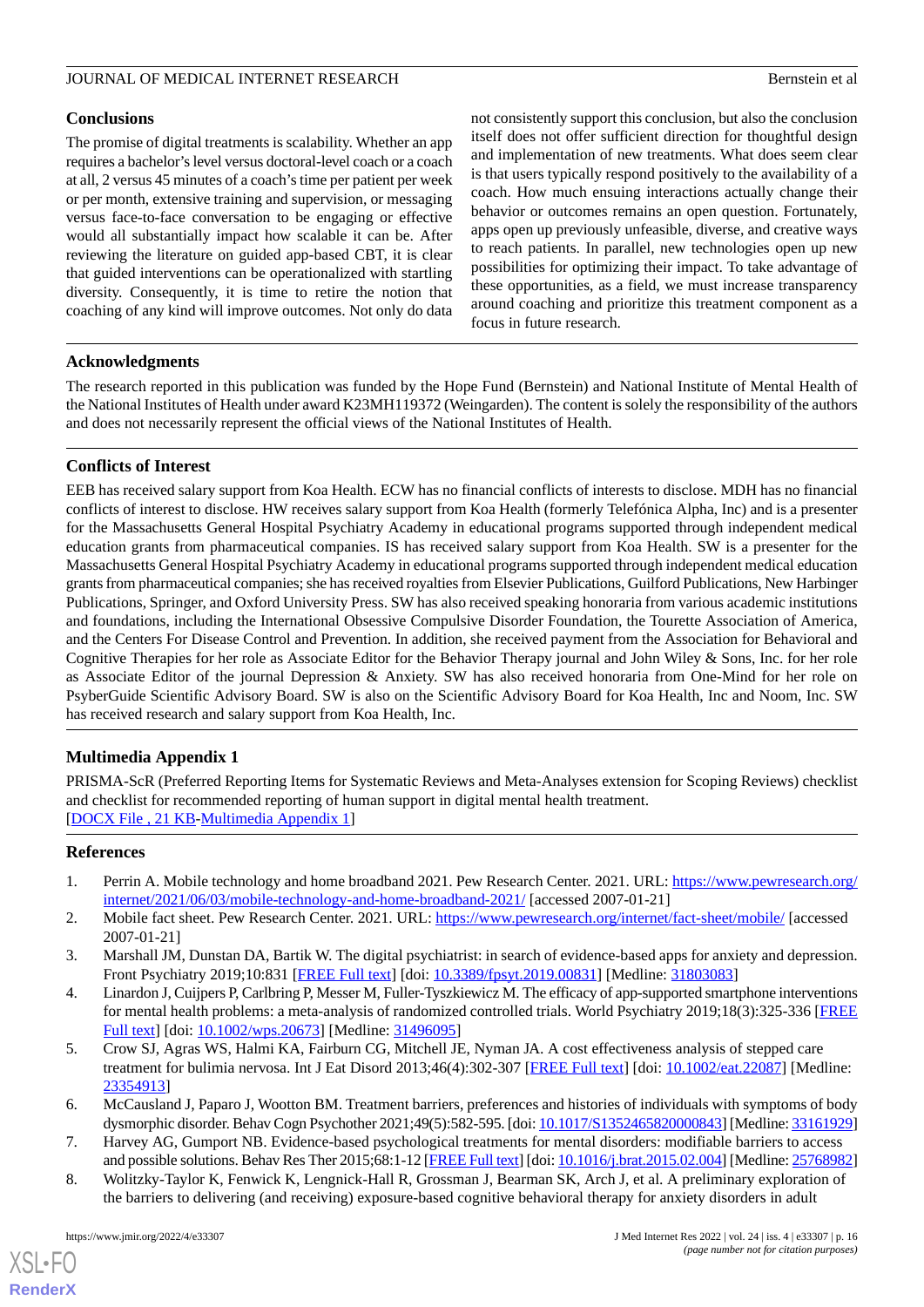community mental health settings. Community Ment Health J 2018;54(7):899-911 [[FREE Full text](http://europepmc.org/abstract/MED/29524078)] [doi: [10.1007/s10597-018-0252-x\]](http://dx.doi.org/10.1007/s10597-018-0252-x) [Medline: [29524078](http://www.ncbi.nlm.nih.gov/entrez/query.fcgi?cmd=Retrieve&db=PubMed&list_uids=29524078&dopt=Abstract)]

- <span id="page-16-0"></span>9. Andrilla CH, Patterson DG, Garberson LA, Coulthard C, Larson EH. Geographic variation in the supply of selected behavioral health providers. Am J Prev Med 2018;54(6 Suppl 3):S199-S207 [[FREE Full text](https://linkinghub.elsevier.com/retrieve/pii/S0749-3797(18)30005-9)] [doi: [10.1016/j.amepre.2018.01.004](http://dx.doi.org/10.1016/j.amepre.2018.01.004)] [Medline: [29779543\]](http://www.ncbi.nlm.nih.gov/entrez/query.fcgi?cmd=Retrieve&db=PubMed&list_uids=29779543&dopt=Abstract)
- <span id="page-16-1"></span>10. 2019 national survey of drug use and health (NSDUH) releases. Substance Abuse and Mental Health Services Administration. 2019. URL: <https://www.samhsa.gov/data/release/2019-national-survey-drug-use-and-health-nsduh-releases> [accessed 2004-11-21]
- <span id="page-16-3"></span><span id="page-16-2"></span>11. Twenge JM. The age of anxiety? Birth cohort change in anxiety and neuroticism, 1952-1993. J Pers Soc Psychol 2000;79(6):1007-1021. [doi: [10.1037//0022-3514.79.6.1007](http://dx.doi.org/10.1037//0022-3514.79.6.1007)] [Medline: [11138751](http://www.ncbi.nlm.nih.gov/entrez/query.fcgi?cmd=Retrieve&db=PubMed&list_uids=11138751&dopt=Abstract)]
- <span id="page-16-4"></span>12. Twenge JM, Cooper AB, Joiner TE, Duffy ME, Binau SG. Age, period, and cohort trends in mood disorder indicators and suicide-related outcomes in a nationally representative dataset, 2005-2017. J Abnorm Psychol 2019;128(3):185-199. [doi: [10.1037/abn0000410](http://dx.doi.org/10.1037/abn0000410)] [Medline: [30869927](http://www.ncbi.nlm.nih.gov/entrez/query.fcgi?cmd=Retrieve&db=PubMed&list_uids=30869927&dopt=Abstract)]
- <span id="page-16-5"></span>13. Wilhelm S, Weingarden H, Greenberg JL, McCoy TH, Ladis I, Summers BJ, et al. Development and pilot testing of a cognitive-behavioral therapy digital service for body dysmorphic disorder. Behav Ther 2020;51(1):15-26 [\[FREE Full text](https://linkinghub.elsevier.com/retrieve/pii/S0005-7894(19)30096-6)] [doi: [10.1016/j.beth.2019.03.007](http://dx.doi.org/10.1016/j.beth.2019.03.007)] [Medline: [32005333\]](http://www.ncbi.nlm.nih.gov/entrez/query.fcgi?cmd=Retrieve&db=PubMed&list_uids=32005333&dopt=Abstract)
- <span id="page-16-6"></span>14. Carlbring P, Andersson G, Cuijpers P, Riper H, Hedman-Lagerlöf E. Internet-based vs. face-to-face cognitive behavior therapy for psychiatric and somatic disorders: an updated systematic review and meta-analysis. Cogn Behav Ther 2018;47(1):1-18. [doi: [10.1080/16506073.2017.1401115\]](http://dx.doi.org/10.1080/16506073.2017.1401115) [Medline: [29215315\]](http://www.ncbi.nlm.nih.gov/entrez/query.fcgi?cmd=Retrieve&db=PubMed&list_uids=29215315&dopt=Abstract)
- <span id="page-16-7"></span>15. Lattie EG, Schueller SM, Sargent E, Stiles-Shields C, Tomasino KN, Corden ME, et al. Uptake and usage of IntelliCare: a publicly available suite of mental health and well-being apps. Internet Interv 2016;4(2):152-158 [[FREE Full text](https://linkinghub.elsevier.com/retrieve/pii/S2214-7829(15)30029-4)] [doi: [10.1016/j.invent.2016.06.003](http://dx.doi.org/10.1016/j.invent.2016.06.003)] [Medline: [27398319\]](http://www.ncbi.nlm.nih.gov/entrez/query.fcgi?cmd=Retrieve&db=PubMed&list_uids=27398319&dopt=Abstract)
- <span id="page-16-9"></span><span id="page-16-8"></span>16. Wasil AR, Gillespie S, Shingleton R, Wilks CR, Weisz JR. Examining the reach of smartphone apps for depression and anxiety. Am J Psychiatry 2020;177(5):464-465. [doi: [10.1176/appi.ajp.2019.19090905](http://dx.doi.org/10.1176/appi.ajp.2019.19090905)] [Medline: [32354266\]](http://www.ncbi.nlm.nih.gov/entrez/query.fcgi?cmd=Retrieve&db=PubMed&list_uids=32354266&dopt=Abstract)
- <span id="page-16-10"></span>17. Leigh S, Flatt S. App-based psychological interventions: friend or foe? Evid Based Ment Health 2015;18(4):97-99. [doi: [10.1136/eb-2015-102203\]](http://dx.doi.org/10.1136/eb-2015-102203) [Medline: [26459466\]](http://www.ncbi.nlm.nih.gov/entrez/query.fcgi?cmd=Retrieve&db=PubMed&list_uids=26459466&dopt=Abstract)
- <span id="page-16-11"></span>18. Sucala M, Cuijpers P, Muench F, Cardo R, Soflau R, Dobrean A, et al. Anxiety: there is an app for that. A systematic review of anxiety apps. Depress Anxiety 2017;34(6):518-525. [doi: [10.1002/da.22654](http://dx.doi.org/10.1002/da.22654)] [Medline: [28504859](http://www.ncbi.nlm.nih.gov/entrez/query.fcgi?cmd=Retrieve&db=PubMed&list_uids=28504859&dopt=Abstract)]
- 19. Mohr DC, Cuijpers P, Lehman K. Supportive accountability: a model for providing human support to enhance adherence to eHealth interventions. J Med Internet Res 2011;13(1):e30 [\[FREE Full text\]](https://www.jmir.org/2011/1/e30/) [doi: [10.2196/jmir.1602\]](http://dx.doi.org/10.2196/jmir.1602) [Medline: [21393123\]](http://www.ncbi.nlm.nih.gov/entrez/query.fcgi?cmd=Retrieve&db=PubMed&list_uids=21393123&dopt=Abstract)
- <span id="page-16-12"></span>20. Torous J, Wisniewski H, Liu G, Keshavan M. Mental health mobile phone app usage, concerns, and benefits among psychiatric outpatients: comparative survey study. JMIR Ment Health 2018;5(4):e11715 [\[FREE Full text\]](https://mental.jmir.org/2018/4/e11715/) [doi: [10.2196/11715](http://dx.doi.org/10.2196/11715)] [Medline: [30446484](http://www.ncbi.nlm.nih.gov/entrez/query.fcgi?cmd=Retrieve&db=PubMed&list_uids=30446484&dopt=Abstract)]
- <span id="page-16-14"></span><span id="page-16-13"></span>21. Borghouts J, Eikey E, Mark G, De Leon C, Schueller SM, Schneider M, et al. Barriers to and facilitators of user engagement with digital mental health interventions: systematic review. J Med Internet Res 2021;23(3):e24387 [[FREE Full text\]](https://www.jmir.org/2021/3/e24387/) [doi: [10.2196/24387\]](http://dx.doi.org/10.2196/24387) [Medline: [33759801\]](http://www.ncbi.nlm.nih.gov/entrez/query.fcgi?cmd=Retrieve&db=PubMed&list_uids=33759801&dopt=Abstract)
- <span id="page-16-15"></span>22. Mohr DC, Azocar F, Bertagnolli A, Choudhury T, Chrisp P, Frank R, Banbury Forum on Digital Mental Health. Banbury forum consensus statement on the path forward for digital mental health treatment. Psychiatr Serv 2021;72(6):677-683. [doi: [10.1176/appi.ps.202000561](http://dx.doi.org/10.1176/appi.ps.202000561)] [Medline: [33467872](http://www.ncbi.nlm.nih.gov/entrez/query.fcgi?cmd=Retrieve&db=PubMed&list_uids=33467872&dopt=Abstract)]
- <span id="page-16-16"></span>23. Firth J, Torous J, Nicholas J, Carney R, Pratap A, Rosenbaum S, et al. The efficacy of smartphone-based mental health interventions for depressive symptoms: a meta-analysis of randomized controlled trials. World Psychiatry 2017;16(3):287-298 [[FREE Full text](https://doi.org/10.1002/wps.20472)] [doi: [10.1002/wps.20472](http://dx.doi.org/10.1002/wps.20472)] [Medline: [28941113](http://www.ncbi.nlm.nih.gov/entrez/query.fcgi?cmd=Retrieve&db=PubMed&list_uids=28941113&dopt=Abstract)]
- <span id="page-16-17"></span>24. Marshall JM, Dunstan DA, Bartik W. The role of digital mental health resources to treat trauma symptoms in Australia during COVID-19. Psychol Trauma 2020;12(S1):S269-S271. [doi: [10.1037/tra0000627](http://dx.doi.org/10.1037/tra0000627)] [Medline: [32496103](http://www.ncbi.nlm.nih.gov/entrez/query.fcgi?cmd=Retrieve&db=PubMed&list_uids=32496103&dopt=Abstract)]
- <span id="page-16-18"></span>25. Stawarz K, Preist C, Coyle D. Use of smartphone apps, social media, and web-based resources to support mental health and well-being: online survey. JMIR Ment Health 2019;6(7):e12546 [\[FREE Full text\]](https://mental.jmir.org/2019/7/e12546/) [doi: [10.2196/12546](http://dx.doi.org/10.2196/12546)] [Medline: [31301126](http://www.ncbi.nlm.nih.gov/entrez/query.fcgi?cmd=Retrieve&db=PubMed&list_uids=31301126&dopt=Abstract)]
- <span id="page-16-19"></span>26. Munn Z, Peters MD, Stern C, Tufanaru C, McArthur A, Aromataris E. Systematic review or scoping review? Guidance for authors when choosing between a systematic or scoping review approach. BMC Med Res Methodol 2018;18(1):143 [[FREE Full text](https://bmcmedresmethodol.biomedcentral.com/articles/10.1186/s12874-018-0611-x)] [doi: [10.1186/s12874-018-0611-x\]](http://dx.doi.org/10.1186/s12874-018-0611-x) [Medline: [30453902](http://www.ncbi.nlm.nih.gov/entrez/query.fcgi?cmd=Retrieve&db=PubMed&list_uids=30453902&dopt=Abstract)]
- <span id="page-16-20"></span>27. Tricco AC, Lillie E, Zarin W, O'Brien KK, Colquhoun H, Levac D, et al. PRISMA extension for scoping reviews (PRISMA-ScR): checklist and explanation. Ann Intern Med 2018;169(7):467-473 [[FREE Full text\]](https://www.acpjournals.org/doi/abs/10.7326/M18-0850?url_ver=Z39.88-2003&rfr_id=ori:rid:crossref.org&rfr_dat=cr_pub%3dpubmed) [doi: [10.7326/M18-0850\]](http://dx.doi.org/10.7326/M18-0850) [Medline: [30178033](http://www.ncbi.nlm.nih.gov/entrez/query.fcgi?cmd=Retrieve&db=PubMed&list_uids=30178033&dopt=Abstract)]
- 28. Dahne J, Collado A, Lejuez CW, Risco C, Diaz VA, Kustanowitz J, et al. ¡Aptívate!: a Spanish-language behavioral activation mobile application for delivery via primary care. Psychol Serv 2019;16(2):271-275 [\[FREE Full text](http://europepmc.org/abstract/MED/30431309)] [doi: [10.1037/ser0000304](http://dx.doi.org/10.1037/ser0000304)] [Medline: [30431309](http://www.ncbi.nlm.nih.gov/entrez/query.fcgi?cmd=Retrieve&db=PubMed&list_uids=30431309&dopt=Abstract)]
- 29. Christoforou M, Sáez Fonseca JA, Tsakanikos E. Two novel cognitive behavioral therapy-based mobile apps for agoraphobia: randomized controlled trial. J Med Internet Res 2017;19(11):e398 [\[FREE Full text\]](https://www.jmir.org/2017/11/e398/) [doi: [10.2196/jmir.7747\]](http://dx.doi.org/10.2196/jmir.7747) [Medline: [29175809](http://www.ncbi.nlm.nih.gov/entrez/query.fcgi?cmd=Retrieve&db=PubMed&list_uids=29175809&dopt=Abstract)]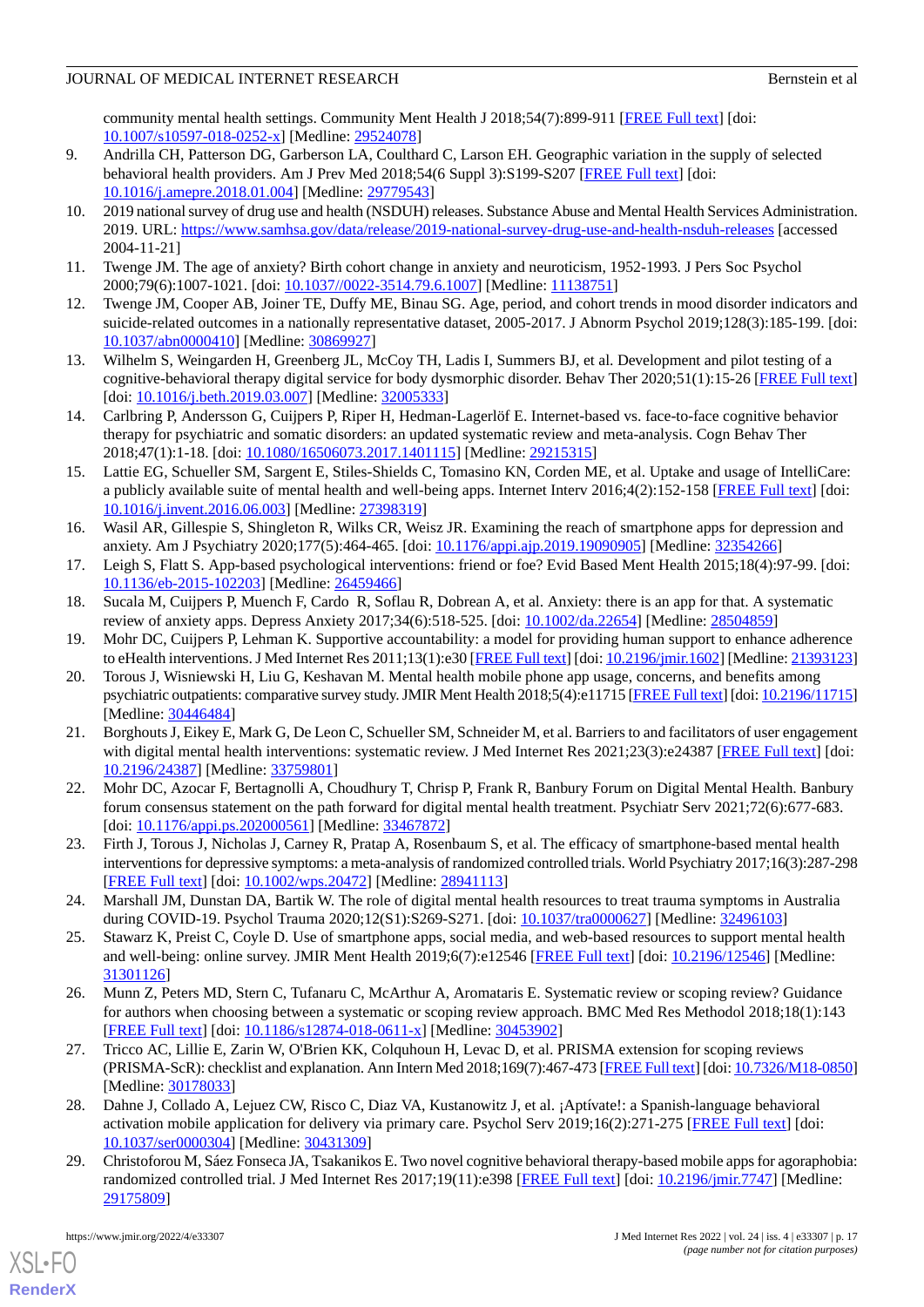- <span id="page-17-0"></span>30. Whiteside SP, Ale CM, Vickers Douglas K, Tiede MS, Dammann JE. Case examples of enhancing pediatric OCD treatment with a smartphone application. Clin Case Stud 2014;13(1):80-94. [doi: [10.1177/1534650113504822](http://dx.doi.org/10.1177/1534650113504822)]
- <span id="page-17-1"></span>31. Whiteside SP, Biggs BK, Tiede MS, Dammann JE, Hathaway JC, Blasi ME, et al. An online- and mobile-based application to facilitate exposure for childhood anxiety disorders. Cogn Behav Pract 2019;26(3):478-491 [\[FREE Full text\]](http://europepmc.org/abstract/MED/33828399) [doi: [10.1016/j.cbpra.2019.01.002\]](http://dx.doi.org/10.1016/j.cbpra.2019.01.002) [Medline: [33828399\]](http://www.ncbi.nlm.nih.gov/entrez/query.fcgi?cmd=Retrieve&db=PubMed&list_uids=33828399&dopt=Abstract)
- <span id="page-17-2"></span>32. Goldin PR, Lindholm R, Ranta K, Hilgert O, Helteenvuori T, Raevuori A. Feasibility of a therapist-supported, mobile phone-delivered online intervention for depression: longitudinal observational study. JMIR Form Res 2019;3(1):e11509 [[FREE Full text](https://formative.jmir.org/2019/1/e11509/)] [doi: [10.2196/11509\]](http://dx.doi.org/10.2196/11509) [Medline: [30682726\]](http://www.ncbi.nlm.nih.gov/entrez/query.fcgi?cmd=Retrieve&db=PubMed&list_uids=30682726&dopt=Abstract)
- <span id="page-17-4"></span><span id="page-17-3"></span>33. Economides M, Ranta K, Nazander A, Hilgert O, Goldin PR, Raevuori A, et al. Long-term outcomes of a therapist-supported, smartphone-based intervention for elevated symptoms of depression and anxiety: quasiexperimental, pre-postintervention study. JMIR Mhealth Uhealth 2019;7(8):e14284 [\[FREE Full text\]](https://mhealth.jmir.org/2019/8/e14284/) [doi: [10.2196/14284](http://dx.doi.org/10.2196/14284)] [Medline: [31452521\]](http://www.ncbi.nlm.nih.gov/entrez/query.fcgi?cmd=Retrieve&db=PubMed&list_uids=31452521&dopt=Abstract)
- <span id="page-17-5"></span>34. Economides M, Lehrer P, Ranta K, Nazander A, Hilgert O, Raevuori A, et al. Feasibility and efficacy of the addition of heart rate variability biofeedback to a remote digital health intervention for depression. Appl Psychophysiol Biofeedback 2020;45(2):75-86 [[FREE Full text](http://europepmc.org/abstract/MED/32246229)] [doi: [10.1007/s10484-020-09458-z](http://dx.doi.org/10.1007/s10484-020-09458-z)] [Medline: [32246229\]](http://www.ncbi.nlm.nih.gov/entrez/query.fcgi?cmd=Retrieve&db=PubMed&list_uids=32246229&dopt=Abstract)
- <span id="page-17-6"></span>35. Berg CJ, Vanderpool RC, Getachew B, Payne JB, Johnson MF, Sandridge Y, et al. A hope-based intervention to address disrupted goal pursuits and quality of life among young adult cancer survivors. J Cancer Educ 2020;35(6):1158-1169 [\[FREE](http://europepmc.org/abstract/MED/31297743) [Full text\]](http://europepmc.org/abstract/MED/31297743) [doi: [10.1007/s13187-019-01574-7](http://dx.doi.org/10.1007/s13187-019-01574-7)] [Medline: [31297743](http://www.ncbi.nlm.nih.gov/entrez/query.fcgi?cmd=Retrieve&db=PubMed&list_uids=31297743&dopt=Abstract)]
- <span id="page-17-7"></span>36. Dahne J, Kustanowitz J, Lejuez CW. Development and preliminary feasibility study of a brief behavioral activation mobile application (behavioral apptivation) to be used in conjunction with ongoing therapy. Cogn Behav Pract 2018;25(1):44-56 [[FREE Full text](http://europepmc.org/abstract/MED/29725198)] [doi: [10.1016/j.cbpra.2017.05.004\]](http://dx.doi.org/10.1016/j.cbpra.2017.05.004) [Medline: [29725198](http://www.ncbi.nlm.nih.gov/entrez/query.fcgi?cmd=Retrieve&db=PubMed&list_uids=29725198&dopt=Abstract)]
- <span id="page-17-8"></span>37. Lenhard F, Andersson E, Mataix-Cols D, Rück C, Vigerland S, Högström J, et al. Therapist-guided, internet-delivered cognitive-behavioral therapy for adolescents with obsessive-compulsive disorder: a randomized controlled trial. J Am Acad Child Adolesc Psychiatry 2017;56(1):10-9.e2 [[FREE Full text\]](https://linkinghub.elsevier.com/retrieve/pii/S0890-8567(16)31857-3) [doi: [10.1016/j.jaac.2016.09.515](http://dx.doi.org/10.1016/j.jaac.2016.09.515)] [Medline: [27993223](http://www.ncbi.nlm.nih.gov/entrez/query.fcgi?cmd=Retrieve&db=PubMed&list_uids=27993223&dopt=Abstract)]
- <span id="page-17-9"></span>38. Stiles-Shields C, Montague E, Kwasny MJ, Mohr DC. Behavioral and cognitive intervention strategies delivered via coached apps for depression: pilot trial. Psychol Serv 2019;16(2):233-238 [[FREE Full text](http://europepmc.org/abstract/MED/30407055)] [doi: [10.1037/ser0000261](http://dx.doi.org/10.1037/ser0000261)] [Medline: [30407055](http://www.ncbi.nlm.nih.gov/entrez/query.fcgi?cmd=Retrieve&db=PubMed&list_uids=30407055&dopt=Abstract)]
- <span id="page-17-10"></span>39. Callan JA, Dunbar Jacob J, Siegle GJ, Dey A, Thase ME, DeVito Dabbs A, et al. CBT MobileWork©: user-centered development and testing of a mobile mental health application for depression. Cogn Ther Res 2021;45(2):287-302. [doi: [10.1007/s10608-020-10159-4\]](http://dx.doi.org/10.1007/s10608-020-10159-4)
- <span id="page-17-11"></span>40. Menezes P, Quayle J, Garcia Claro H, da Silva S, Brandt LR, Diez-Canseco F, et al. Use of a mobile phone app to treat depression comorbid with hypertension or diabetes: a pilot study in Brazil and Peru. JMIR Ment Health 2019;6(4):e11698 [[FREE Full text](https://mental.jmir.org/2019/4/e11698/)] [doi: [10.2196/11698\]](http://dx.doi.org/10.2196/11698) [Medline: [31025949\]](http://www.ncbi.nlm.nih.gov/entrez/query.fcgi?cmd=Retrieve&db=PubMed&list_uids=31025949&dopt=Abstract)
- <span id="page-17-12"></span>41. Giosan C, Cobeanu O, Mogoaşe C, Szentagotai A, Mureşan V, Boian R. Reducing depressive symptomatology with a smartphone app: study protocol for a randomized, placebo-controlled trial. Trials  $2017;18(1):215$  [[FREE Full text](https://trialsjournal.biomedcentral.com/articles/10.1186/s13063-017-1960-1)] [doi: [10.1186/s13063-017-1960-1\]](http://dx.doi.org/10.1186/s13063-017-1960-1) [Medline: [28494802](http://www.ncbi.nlm.nih.gov/entrez/query.fcgi?cmd=Retrieve&db=PubMed&list_uids=28494802&dopt=Abstract)]
- <span id="page-17-14"></span><span id="page-17-13"></span>42. Litvin S, Saunders R, Maier MA, Lüttke S. Gamification as an approach to improve resilience and reduce attrition in mobile mental health interventions: a randomized controlled trial. PLoS One 2020;15(9):e0237220 [[FREE Full text](https://dx.plos.org/10.1371/journal.pone.0237220)] [doi: [10.1371/journal.pone.0237220\]](http://dx.doi.org/10.1371/journal.pone.0237220) [Medline: [32877425](http://www.ncbi.nlm.nih.gov/entrez/query.fcgi?cmd=Retrieve&db=PubMed&list_uids=32877425&dopt=Abstract)]
- <span id="page-17-15"></span>43. Arean PA, Hallgren KA, Jordan JT, Gazzaley A, Atkins DC, Heagerty PJ, et al. The use and effectiveness of mobile apps for depression: results from a fully remote clinical trial. J Med Internet Res 2016;18(12):e330 [[FREE Full text](https://www.jmir.org/2016/12/e330/)] [doi: [10.2196/jmir.6482](http://dx.doi.org/10.2196/jmir.6482)] [Medline: [27998876](http://www.ncbi.nlm.nih.gov/entrez/query.fcgi?cmd=Retrieve&db=PubMed&list_uids=27998876&dopt=Abstract)]
- <span id="page-17-16"></span>44. Watts S, Mackenzie A, Thomas C, Griskaitis A, Mewton L, Williams A, et al. CBT for depression: a pilot RCT comparing mobile phone vs. computer. BMC Psychiatry 2013;13:49 [[FREE Full text](https://bmcpsychiatry.biomedcentral.com/articles/10.1186/1471-244X-13-49)] [doi: [10.1186/1471-244X-13-49\]](http://dx.doi.org/10.1186/1471-244X-13-49) [Medline: [23391304](http://www.ncbi.nlm.nih.gov/entrez/query.fcgi?cmd=Retrieve&db=PubMed&list_uids=23391304&dopt=Abstract)]
- <span id="page-17-17"></span>45. Ebenfeld L, Kleine Stegemann S, Lehr D, Ebert DD, Funk B, Riper H, et al. A mobile application for panic disorder and agoraphobia: insights from a multi-methods feasibility study. Internet Interv 2020;19:100296 [\[FREE Full text\]](https://linkinghub.elsevier.com/retrieve/pii/S2214-7829(19)30018-1) [doi: [10.1016/j.invent.2019.100296](http://dx.doi.org/10.1016/j.invent.2019.100296)] [Medline: [31890640](http://www.ncbi.nlm.nih.gov/entrez/query.fcgi?cmd=Retrieve&db=PubMed&list_uids=31890640&dopt=Abstract)]
- <span id="page-17-18"></span>46. Ebenfeld L, Lehr D, Ebert DD, Kleine Stegemann S, Riper H, Funk B, et al. Evaluating a hybrid web-based training program for panic disorder and agoraphobia: randomized controlled trial. J Med Internet Res 2021;23(3):e20829 [\[FREE Full text\]](https://www.jmir.org/2021/3/e20829/) [doi: [10.2196/20829](http://dx.doi.org/10.2196/20829)] [Medline: [33661121\]](http://www.ncbi.nlm.nih.gov/entrez/query.fcgi?cmd=Retrieve&db=PubMed&list_uids=33661121&dopt=Abstract)
- <span id="page-17-19"></span>47. Otero P, Hita I, Torres ÁJ, Vázquez FL. Brief psychological intervention through mobile app and conference calls for the prevention of depression in non-professional caregivers: a pilot study. Int J Environ Res Public Health 2020;17(12):4578 [[FREE Full text](https://www.mdpi.com/resolver?pii=ijerph17124578)] [doi: [10.3390/ijerph17124578](http://dx.doi.org/10.3390/ijerph17124578)] [Medline: [32630541\]](http://www.ncbi.nlm.nih.gov/entrez/query.fcgi?cmd=Retrieve&db=PubMed&list_uids=32630541&dopt=Abstract)
- 48. Ham K, Chin S, Suh YJ, Rhee M, Yu ES, Lee HJ, et al. Preliminary results from a randomized controlled study for an app-based cognitive behavioral therapy program for depression and anxiety in cancer patients. Front Psychol 2019;10:1592 [[FREE Full text](https://doi.org/10.3389/fpsyg.2019.01592)] [doi: [10.3389/fpsyg.2019.01592\]](http://dx.doi.org/10.3389/fpsyg.2019.01592) [Medline: [31402881\]](http://www.ncbi.nlm.nih.gov/entrez/query.fcgi?cmd=Retrieve&db=PubMed&list_uids=31402881&dopt=Abstract)
- 49. Martínez-Miranda J, Martínez A, Ramos R, Aguilar H, Jiménez L, Arias H, et al. Assessment of users' acceptability of a mobile-based embodied conversational agent for the prevention and detection of suicidal behaviour. J Med Syst 2019;43(8):246. [doi: [10.1007/s10916-019-1387-1](http://dx.doi.org/10.1007/s10916-019-1387-1)] [Medline: [31240494](http://www.ncbi.nlm.nih.gov/entrez/query.fcgi?cmd=Retrieve&db=PubMed&list_uids=31240494&dopt=Abstract)]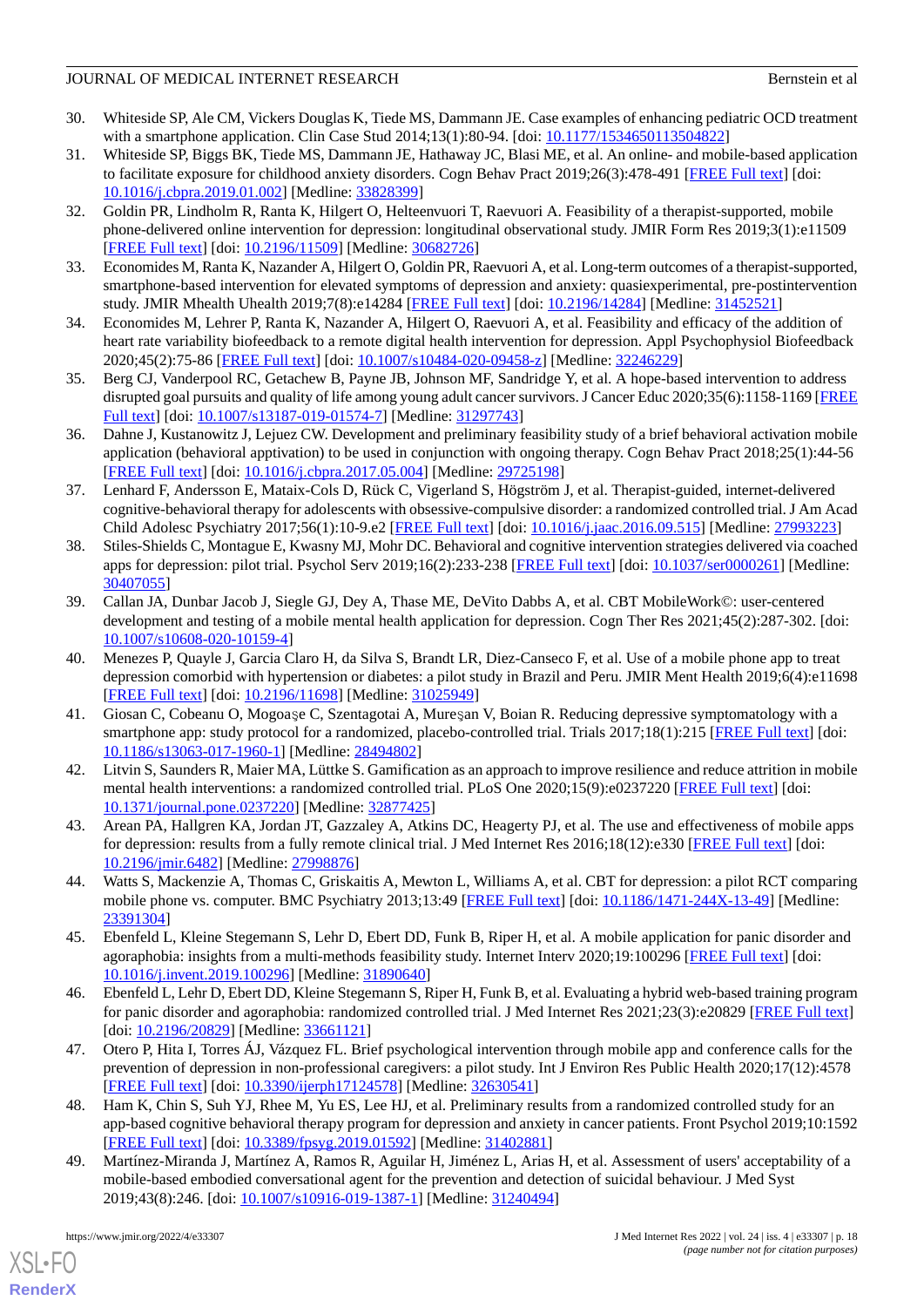- <span id="page-18-1"></span>50. Chow PI, Drago F, Kennedy EM, Cohn WF. A novel mobile phone app intervention with phone coaching to reduce symptoms of depression in survivors of women's cancer: pre-post pilot study. JMIR Cancer 2020;6(1):e15750 [[FREE Full](https://cancer.jmir.org/2020/1/e15750/) [text](https://cancer.jmir.org/2020/1/e15750/)] [doi: [10.2196/15750\]](http://dx.doi.org/10.2196/15750) [Medline: [32027314\]](http://www.ncbi.nlm.nih.gov/entrez/query.fcgi?cmd=Retrieve&db=PubMed&list_uids=32027314&dopt=Abstract)
- <span id="page-18-2"></span>51. Chen AT, Wu S, Tomasino KN, Lattie EG, Mohr DC. A multi-faceted approach to characterizing user behavior and experience in a digital mental health intervention. J Biomed Inform 2019;94:103187 [[FREE Full text\]](https://linkinghub.elsevier.com/retrieve/pii/S1532-0464(19)30105-4) [doi: [10.1016/j.jbi.2019.103187\]](http://dx.doi.org/10.1016/j.jbi.2019.103187) [Medline: [31026595](http://www.ncbi.nlm.nih.gov/entrez/query.fcgi?cmd=Retrieve&db=PubMed&list_uids=31026595&dopt=Abstract)]
- <span id="page-18-3"></span>52. Graham AK, Greene CJ, Kwasny MJ, Kaiser SM, Lieponis P, Powell T, et al. Coached mobile app platform for the treatment of depression and anxiety among primary care patients: a randomized clinical trial. JAMA Psychiatry 2020;77(9):906-914 [[FREE Full text](http://europepmc.org/abstract/MED/32432695)] [doi: [10.1001/jamapsychiatry.2020.1011](http://dx.doi.org/10.1001/jamapsychiatry.2020.1011)] [Medline: [32432695\]](http://www.ncbi.nlm.nih.gov/entrez/query.fcgi?cmd=Retrieve&db=PubMed&list_uids=32432695&dopt=Abstract)
- <span id="page-18-4"></span><span id="page-18-0"></span>53. Mohr DC, Schueller SM, Tomasino KN, Kaiser SM, Alam N, Karr C, et al. Comparison of the effects of coaching and receipt of app recommendations on depression, anxiety, and engagement in the IntelliCare platform: factorial randomized controlled trial. J Med Internet Res 2019;21(8):e13609 [[FREE Full text\]](https://www.jmir.org/2019/8/e13609/) [doi: [10.2196/13609](http://dx.doi.org/10.2196/13609)] [Medline: [31464192](http://www.ncbi.nlm.nih.gov/entrez/query.fcgi?cmd=Retrieve&db=PubMed&list_uids=31464192&dopt=Abstract)]
- <span id="page-18-5"></span>54. Mohr DC, Tomasino KN, Lattie EG, Palac HL, Kwasny MJ, Weingardt K, et al. IntelliCare: an eclectic, skills-based app suite for the treatment of depression and anxiety. J Med Internet Res 2017;19(1):e10 [\[FREE Full text](https://www.jmir.org/2017/1/e10/)] [doi: [10.2196/jmir.6645\]](http://dx.doi.org/10.2196/jmir.6645) [Medline: [28057609](http://www.ncbi.nlm.nih.gov/entrez/query.fcgi?cmd=Retrieve&db=PubMed&list_uids=28057609&dopt=Abstract)]
- <span id="page-18-6"></span>55. Orr LC, Graham AK, Mohr DC, Greene CJ. Engagement and clinical improvement among older adult primary care patients using a mobile intervention for depression and anxiety: case studies. JMIR Ment Health 2020;7(7):e16341 [\[FREE Full text](https://mental.jmir.org/2020/7/e16341/)] [doi: [10.2196/16341](http://dx.doi.org/10.2196/16341)] [Medline: [32673236\]](http://www.ncbi.nlm.nih.gov/entrez/query.fcgi?cmd=Retrieve&db=PubMed&list_uids=32673236&dopt=Abstract)
- <span id="page-18-7"></span>56. Lee MD, Kang X, Hanrahan N. Addressing cultural contexts in the management of stress via narrative and mobile technology. Stud Health Technol Inform 2014;199:173-177. [Medline: [24875715](http://www.ncbi.nlm.nih.gov/entrez/query.fcgi?cmd=Retrieve&db=PubMed&list_uids=24875715&dopt=Abstract)]
- <span id="page-18-8"></span>57. Mantani A, Kato T, Furukawa TA, Horikoshi M, Imai H, Hiroe T, et al. Smartphone cognitive behavioral therapy as an adjunct to pharmacotherapy for refractory depression: randomized controlled trial. J Med Internet Res 2017;19(11):e373 [[FREE Full text](https://www.jmir.org/2017/11/e373/)] [doi: [10.2196/jmir.8602](http://dx.doi.org/10.2196/jmir.8602)] [Medline: [29101095](http://www.ncbi.nlm.nih.gov/entrez/query.fcgi?cmd=Retrieve&db=PubMed&list_uids=29101095&dopt=Abstract)]
- <span id="page-18-9"></span>58. Watanabe N, Horikoshi M, Yamada M, Shimodera S, Akechi T, Miki K, Steering Committee of the Fun to Learn to Act and Think through Technology Project. Adding smartphone-based cognitive-behavior therapy to pharmacotherapy for major depression (FLATT project): study protocol for a randomized controlled trial. Trials 2015;16:293 [[FREE Full text](https://trialsjournal.biomedcentral.com/articles/10.1186/s13063-015-0805-z)] [doi: [10.1186/s13063-015-0805-z\]](http://dx.doi.org/10.1186/s13063-015-0805-z) [Medline: [26149441](http://www.ncbi.nlm.nih.gov/entrez/query.fcgi?cmd=Retrieve&db=PubMed&list_uids=26149441&dopt=Abstract)]
- <span id="page-18-10"></span>59. Newman MG, Jacobson NC, Rackoff GN, Bell MJ, Taylor CB. A randomized controlled trial of a smartphone-based application for the treatment of anxiety. Psychother Res 2021;31(4):443-454. [doi: [10.1080/10503307.2020.1790688\]](http://dx.doi.org/10.1080/10503307.2020.1790688) [Medline: [32662323](http://www.ncbi.nlm.nih.gov/entrez/query.fcgi?cmd=Retrieve&db=PubMed&list_uids=32662323&dopt=Abstract)]
- <span id="page-18-11"></span>60. Oser M, Wallace ML, Solano F, Szigethy EM. Guided digital cognitive behavioral program for anxiety in primary care: propensity-matched controlled trial. JMIR Ment Health 2019;6(4):e11981 [\[FREE Full text](https://mental.jmir.org/2019/4/e11981/)] [doi: [10.2196/11981](http://dx.doi.org/10.2196/11981)] [Medline: [30946022](http://www.ncbi.nlm.nih.gov/entrez/query.fcgi?cmd=Retrieve&db=PubMed&list_uids=30946022&dopt=Abstract)]
- <span id="page-18-13"></span><span id="page-18-12"></span>61. Raevuori A, Vahlberg T, Korhonen T, Hilgert O, Aittakumpu-Hyden R, Forman-Hoffman V. A therapist-guided smartphone app for major depression in young adults: a randomized clinical trial. J Affect Disord 2021;286:228-238 [[FREE Full text](https://linkinghub.elsevier.com/retrieve/pii/S0165-0327(21)00117-8)] [doi: [10.1016/j.jad.2021.02.007](http://dx.doi.org/10.1016/j.jad.2021.02.007)] [Medline: [33743385\]](http://www.ncbi.nlm.nih.gov/entrez/query.fcgi?cmd=Retrieve&db=PubMed&list_uids=33743385&dopt=Abstract)
- <span id="page-18-14"></span>62. Newton A, Bagnell A, Rosychuk R, Duguay J, Wozney L, Huguet A, et al. A mobile phone-based app for use during cognitive behavioral therapy for adolescents with anxiety (MindClimb): user-centered design and usability study. JMIR Mhealth Uhealth 2020;8(12):e18439 [\[FREE Full text](https://mhealth.jmir.org/2020/12/e18439/)] [doi: [10.2196/18439\]](http://dx.doi.org/10.2196/18439) [Medline: [33289671\]](http://www.ncbi.nlm.nih.gov/entrez/query.fcgi?cmd=Retrieve&db=PubMed&list_uids=33289671&dopt=Abstract)
- 63. Rauseo-Ricupero N, Torous J. Technology enabled clinical care (TECC): protocol for a prospective longitudinal cohort study of smartphone-augmented mental health treatment. JMIR Res Protoc 2021;10(1):e23771 [\[FREE Full text\]](https://www.researchprotocols.org/2021/1/e23771/) [doi: [10.2196/23771\]](http://dx.doi.org/10.2196/23771) [Medline: [33296869\]](http://www.ncbi.nlm.nih.gov/entrez/query.fcgi?cmd=Retrieve&db=PubMed&list_uids=33296869&dopt=Abstract)
- <span id="page-18-16"></span><span id="page-18-15"></span>64. Tønning ML, Faurholt-Jepsen M, Frost M, Martiny K, Tuxen N, Rosenberg N, et al. The effect of smartphone-based monitoring and treatment on the rate and duration of psychiatric readmission in patients with unipolar depressive disorder: the RADMIS randomized controlled trial. J Affect Disord 2021;282:354-363. [doi: [10.1016/j.jad.2020.12.141\]](http://dx.doi.org/10.1016/j.jad.2020.12.141) [Medline: [33421863](http://www.ncbi.nlm.nih.gov/entrez/query.fcgi?cmd=Retrieve&db=PubMed&list_uids=33421863&dopt=Abstract)]
- <span id="page-18-17"></span>65. Gershkovich M, Middleton R, Hezel DM, Grimaldi S, Renna M, Basaraba C, et al. Integrating exposure and response prevention with a mobile app to treat obsessive-compulsive disorder: feasibility, acceptability, and preliminary effects. Behav Ther 2021;52(2):394-405. [doi: [10.1016/j.beth.2020.05.001\]](http://dx.doi.org/10.1016/j.beth.2020.05.001) [Medline: [33622508\]](http://www.ncbi.nlm.nih.gov/entrez/query.fcgi?cmd=Retrieve&db=PubMed&list_uids=33622508&dopt=Abstract)
- <span id="page-18-18"></span>66. Broglia E, Millings A, Barkham M. Counseling with guided use of a mobile well-being app for students experiencing anxiety or depression: clinical outcomes of a feasibility trial embedded in a student counseling service. JMIR Mhealth Uhealth 2019;7(8):e14318 [\[FREE Full text\]](https://mhealth.jmir.org/2019/8/e14318/) [doi: [10.2196/14318](http://dx.doi.org/10.2196/14318)] [Medline: [31418424\]](http://www.ncbi.nlm.nih.gov/entrez/query.fcgi?cmd=Retrieve&db=PubMed&list_uids=31418424&dopt=Abstract)
- 67. Clough BA, Casey LM. Therapy on the move: the development of a therapeutic smartphone application. Int J Cyber Behav Psychol Learn 2015;5(1):3-41. [doi: [10.4018/ijcbpl.2015010103](http://dx.doi.org/10.4018/ijcbpl.2015010103)]
- 68. Pacella-LaBarbara ML, Suffoletto BP, Kuhn E, Germain A, Jaramillo S, Repine M, et al. A pilot randomized controlled trial of the PTSD coach app following motor vehicle crash-related injury. Acad Emerg Med 2020;27(11):1126-1139 [\[FREE](https://doi.org/10.1111/acem.14000) [Full text\]](https://doi.org/10.1111/acem.14000) [doi: [10.1111/acem.14000](http://dx.doi.org/10.1111/acem.14000)] [Medline: [32339359\]](http://www.ncbi.nlm.nih.gov/entrez/query.fcgi?cmd=Retrieve&db=PubMed&list_uids=32339359&dopt=Abstract)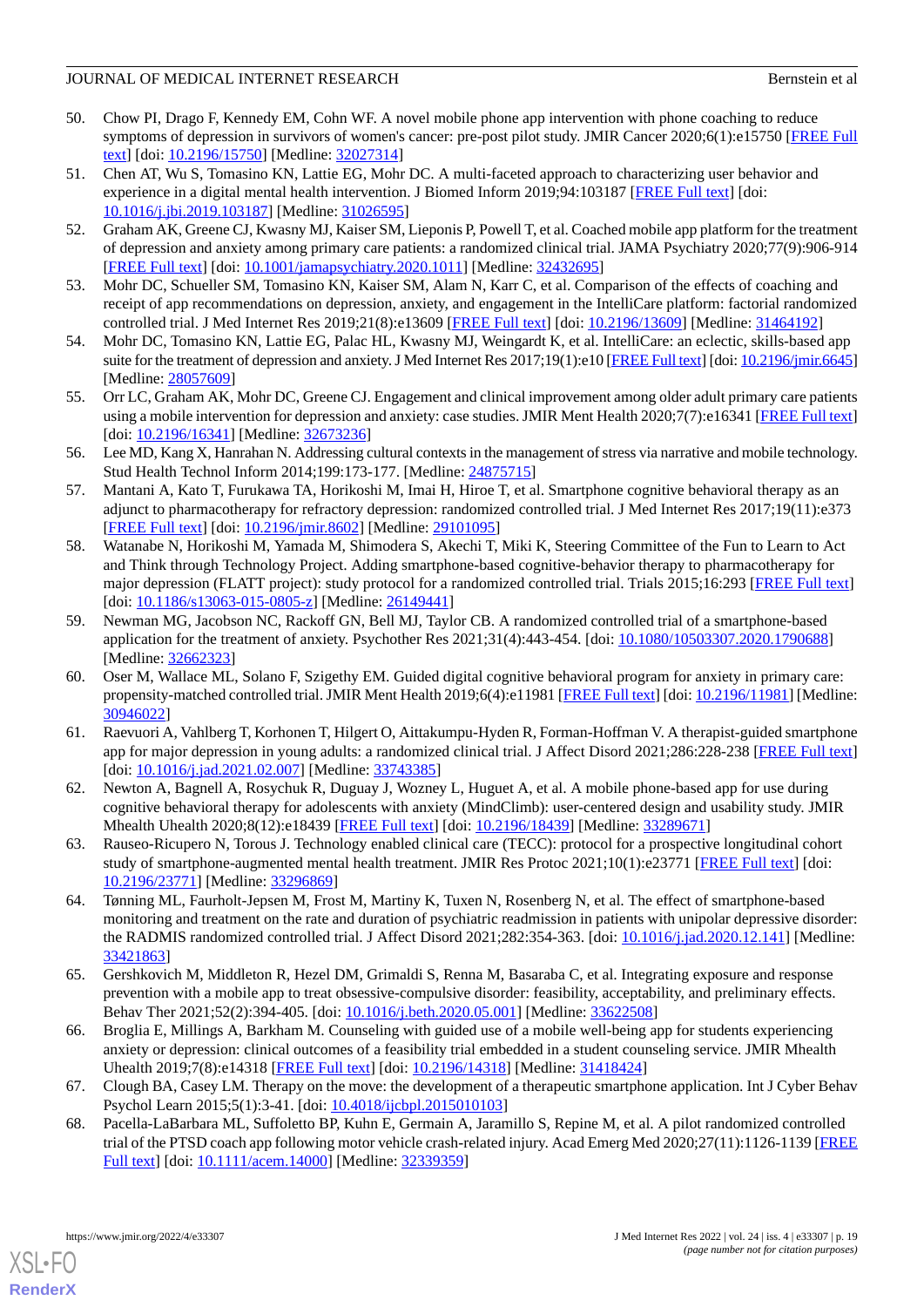- <span id="page-19-0"></span>69. Possemato K, Kuhn E, Johnson E, Hoffman JE, Owen JE, Kanuri N, et al. Using PTSD coach in primary care with and without clinician support: a pilot randomized controlled trial. Gen Hosp Psychiatry 2016;38:94-98. [doi: [10.1016/j.genhosppsych.2015.09.005](http://dx.doi.org/10.1016/j.genhosppsych.2015.09.005)] [Medline: [26589765](http://www.ncbi.nlm.nih.gov/entrez/query.fcgi?cmd=Retrieve&db=PubMed&list_uids=26589765&dopt=Abstract)]
- <span id="page-19-3"></span><span id="page-19-2"></span>70. Tiet QQ, Duong H, Davis L, French R, Smith CL, Leyva YE, et al. PTSD coach mobile application with brief telephone support: a pilot study. Psychol Serv 2019;16(2):227-232. [doi: [10.1037/ser0000245\]](http://dx.doi.org/10.1037/ser0000245) [Medline: [30407056](http://www.ncbi.nlm.nih.gov/entrez/query.fcgi?cmd=Retrieve&db=PubMed&list_uids=30407056&dopt=Abstract)]
- <span id="page-19-4"></span>71. Hong JS, Kim SM, Aboujaoude E, Han DH. Investigation of a mobile "serious game" in the treatment of obsessive-compulsive disorder: a pilot study. Games Health J 2018;7(5):317-326. [doi: [10.1089/g4h.2017.0158](http://dx.doi.org/10.1089/g4h.2017.0158)] [Medline: [30129775](http://www.ncbi.nlm.nih.gov/entrez/query.fcgi?cmd=Retrieve&db=PubMed&list_uids=30129775&dopt=Abstract)]
- <span id="page-19-5"></span>72. Guo Y, Hong YA, Cai W, Li L, Hao Y, Qiao J, et al. Effect of a WeChat-based intervention (Run4Love) on depressive symptoms among people living with HIV in China: a randomized controlled trial. J Med Internet Res 2020;22(2):e16715 [[FREE Full text](https://www.jmir.org/2020/2/e16715/)] [doi: [10.2196/16715\]](http://dx.doi.org/10.2196/16715) [Medline: [32044751\]](http://www.ncbi.nlm.nih.gov/entrez/query.fcgi?cmd=Retrieve&db=PubMed&list_uids=32044751&dopt=Abstract)
- <span id="page-19-6"></span>73. Silk JS, Pramana G, Sequeira SL, Lindhiem O, Kendall PC, Rosen D, et al. Using a smartphone app and clinician portal to enhance brief cognitive behavioral therapy for childhood anxiety disorders. Behav Ther 2020;51(1):69-84 [[FREE Full](http://europepmc.org/abstract/MED/32005341) [text](http://europepmc.org/abstract/MED/32005341)] [doi: [10.1016/j.beth.2019.05.002\]](http://dx.doi.org/10.1016/j.beth.2019.05.002) [Medline: [32005341\]](http://www.ncbi.nlm.nih.gov/entrez/query.fcgi?cmd=Retrieve&db=PubMed&list_uids=32005341&dopt=Abstract)
- <span id="page-19-7"></span>74. Pramana G, Parmanto B, Kendall PC, Silk JS. The SmartCAT: an m-health platform for ecological momentary intervention in child anxiety treatment. Telemed J E Health 2014;20(5):419-427 [\[FREE Full text\]](http://europepmc.org/abstract/MED/24579913) [doi: [10.1089/tmj.2013.0214\]](http://dx.doi.org/10.1089/tmj.2013.0214) [Medline: [24579913](http://www.ncbi.nlm.nih.gov/entrez/query.fcgi?cmd=Retrieve&db=PubMed&list_uids=24579913&dopt=Abstract)]
- <span id="page-19-8"></span>75. Werner-Seidler A, Huckvale K, Larsen ME, Calear AL, Maston K, Johnston L, et al. A trial protocol for the effectiveness of digital interventions for preventing depression in adolescents: the future proofing study. Trials 2020;21(1):2 [[FREE Full](https://trialsjournal.biomedcentral.com/articles/10.1186/s13063-019-3901-7) [text](https://trialsjournal.biomedcentral.com/articles/10.1186/s13063-019-3901-7)] [doi: [10.1186/s13063-019-3901-7\]](http://dx.doi.org/10.1186/s13063-019-3901-7) [Medline: [31898512](http://www.ncbi.nlm.nih.gov/entrez/query.fcgi?cmd=Retrieve&db=PubMed&list_uids=31898512&dopt=Abstract)]
- <span id="page-19-9"></span>76. Liem A, Garabiles MR, Pakingan KA, Chen W, Lam AI, Burchert S, et al. A digital mental health intervention to reduce depressive symptoms among overseas Filipino workers: protocol for a pilot hybrid type 1 effectiveness-implementation randomized controlled trial. Implement Sci Commun 2020;1:96 [[FREE Full text](https://implementationsciencecomms.biomedcentral.com/articles/10.1186/s43058-020-00072-y)] [doi: [10.1186/s43058-020-00072-y](http://dx.doi.org/10.1186/s43058-020-00072-y)] [Medline: [33145495](http://www.ncbi.nlm.nih.gov/entrez/query.fcgi?cmd=Retrieve&db=PubMed&list_uids=33145495&dopt=Abstract)]
- <span id="page-19-10"></span>77. Børøsund E, Mirkovic J, Clark MM, Ehlers SL, Andrykowski MA, Bergland A, et al. A stress management app intervention for cancer survivors: design, development, and usability testing. JMIR Form Res 2018;2(2):e19 [[FREE Full text\]](https://formative.jmir.org/2018/2/e19/) [doi: [10.2196/formative.9954\]](http://dx.doi.org/10.2196/formative.9954) [Medline: [30684438\]](http://www.ncbi.nlm.nih.gov/entrez/query.fcgi?cmd=Retrieve&db=PubMed&list_uids=30684438&dopt=Abstract)
- <span id="page-19-1"></span>78. Harrer M, Adam SH, Fleischmann RJ, Baumeister H, Auerbach R, Bruffaerts R, et al. Effectiveness of an internet- and app-based intervention for college students with elevated stress: randomized controlled trial. J Med Internet Res 2018;20(4):e136 [\[FREE Full text](https://www.jmir.org/2018/4/e136/)] [doi: [10.2196/jmir.9293](http://dx.doi.org/10.2196/jmir.9293)] [Medline: [29685870](http://www.ncbi.nlm.nih.gov/entrez/query.fcgi?cmd=Retrieve&db=PubMed&list_uids=29685870&dopt=Abstract)]
- <span id="page-19-12"></span><span id="page-19-11"></span>79. Roy MJ, Costanzo ME, Highland KB, Olsen C, Clayborne D, Law W. An app a day keeps the doctor away: guided education and training via smartphones in subthreshold post traumatic stress disorder. Cyberpsychol Behav Soc Netw 2017;20(8):470-478. [doi: [10.1089/cyber.2017.0221](http://dx.doi.org/10.1089/cyber.2017.0221)] [Medline: [28737954](http://www.ncbi.nlm.nih.gov/entrez/query.fcgi?cmd=Retrieve&db=PubMed&list_uids=28737954&dopt=Abstract)]
- <span id="page-19-13"></span>80. Venkatesan A, Rahimi L, Kaur M, Mosunic C. Digital cognitive behavior therapy intervention for depression and anxiety: retrospective study. JMIR Ment Health 2020;7(8):e21304 [[FREE Full text](https://mental.jmir.org/2020/8/e21304/)] [doi: [10.2196/21304\]](http://dx.doi.org/10.2196/21304) [Medline: [32845246\]](http://www.ncbi.nlm.nih.gov/entrez/query.fcgi?cmd=Retrieve&db=PubMed&list_uids=32845246&dopt=Abstract)
- 81. Dagöö J, Asplund RP, Bsenko HA, Hjerling S, Holmberg A, Westh S, et al. Cognitive behavior therapy versus interpersonal psychotherapy for social anxiety disorder delivered via smartphone and computer: a randomized controlled trial. J Anxiety Disord 2014;28(4):410-417. [doi: [10.1016/j.janxdis.2014.02.003](http://dx.doi.org/10.1016/j.janxdis.2014.02.003)] [Medline: [24731441\]](http://www.ncbi.nlm.nih.gov/entrez/query.fcgi?cmd=Retrieve&db=PubMed&list_uids=24731441&dopt=Abstract)
- <span id="page-19-14"></span>82. Imamura K, Tran TT, Nguyen HT, Kuribayashi K, Sakuraya A, Nguyen AQ, et al. Effects of two types of smartphone-based stress management programmes on depressive and anxiety symptoms among hospital nurses in Vietnam: a protocol for three-arm randomised controlled trial. BMJ Open 2019;9(4):e025138 [[FREE Full text](https://bmjopen.bmj.com/lookup/pmidlookup?view=long&pmid=30962230)] [doi: [10.1136/bmjopen-2018-025138\]](http://dx.doi.org/10.1136/bmjopen-2018-025138) [Medline: [30962230](http://www.ncbi.nlm.nih.gov/entrez/query.fcgi?cmd=Retrieve&db=PubMed&list_uids=30962230&dopt=Abstract)]
- <span id="page-19-16"></span><span id="page-19-15"></span>83. Ly KH, Carlbring P, Andersson G. Behavioral activation-based guided self-help treatment administered through a smartphone application: study protocol for a randomized controlled trial. Trials 2012;13:62 [\[FREE Full text](https://trialsjournal.biomedcentral.com/articles/10.1186/1745-6215-13-62)] [doi: [10.1186/1745-6215-13-62\]](http://dx.doi.org/10.1186/1745-6215-13-62) [Medline: [22607302\]](http://www.ncbi.nlm.nih.gov/entrez/query.fcgi?cmd=Retrieve&db=PubMed&list_uids=22607302&dopt=Abstract)
- <span id="page-19-17"></span>84. Ly KH, Janni E, Wrede R, Sedem M, Donker T, Carlbring P, et al. Experiences of a guided smartphone-based behavioral activation therapy for depression: a qualitative study. Internet Interv 2015;2(1):60-68. [doi: [10.1016/j.invent.2014.12.002](http://dx.doi.org/10.1016/j.invent.2014.12.002)]
- <span id="page-19-18"></span>85. Ly KH, Trüschel A, Jarl L, Magnusson S, Windahl T, Johansson R, et al. Behavioural activation versus mindfulness-based guided self-help treatment administered through a smartphone application: a randomised controlled trial. BMJ Open 2014;4(1):e003440 [\[FREE Full text](https://bmjopen.bmj.com/lookup/pmidlookup?view=long&pmid=24413342)] [doi: [10.1136/bmjopen-2013-003440\]](http://dx.doi.org/10.1136/bmjopen-2013-003440) [Medline: [24413342](http://www.ncbi.nlm.nih.gov/entrez/query.fcgi?cmd=Retrieve&db=PubMed&list_uids=24413342&dopt=Abstract)]
- <span id="page-19-19"></span>86. Springgate BF, Arevian AC, Wennerstrom A, Johnson AJ, Eisenman DP, Sugarman OK, et al. Community resilience learning collaborative and research network (C-LEARN): study protocol with participatory planning for a randomized, comparative effectiveness trial. Int J Environ Res Public Health 2018;15(8):1683 [\[FREE Full text\]](https://www.mdpi.com/resolver?pii=ijerph15081683) [doi: [10.3390/ijerph15081683](http://dx.doi.org/10.3390/ijerph15081683)] [Medline: [30720791\]](http://www.ncbi.nlm.nih.gov/entrez/query.fcgi?cmd=Retrieve&db=PubMed&list_uids=30720791&dopt=Abstract)
- 87. Stolz T, Schulz A, Krieger T, Vincent A, Urech A, Moser C, et al. A mobile app for social anxiety disorder: a three-arm randomized controlled trial comparing mobile and PC-based guided self-help interventions. J Consult Clin Psychol 2018;86(6):493-504. [doi: [10.1037/ccp0000301\]](http://dx.doi.org/10.1037/ccp0000301) [Medline: [29781648](http://www.ncbi.nlm.nih.gov/entrez/query.fcgi?cmd=Retrieve&db=PubMed&list_uids=29781648&dopt=Abstract)]
- 88. Uwatoko T, Luo Y, Sakata M, Kobayashi D, Sakagami Y, Takemoto K, et al. Healthy campus trial: a multiphase optimization strategy (MOST) fully factorial trial to optimize the smartphone cognitive behavioral therapy (CBT) app for mental health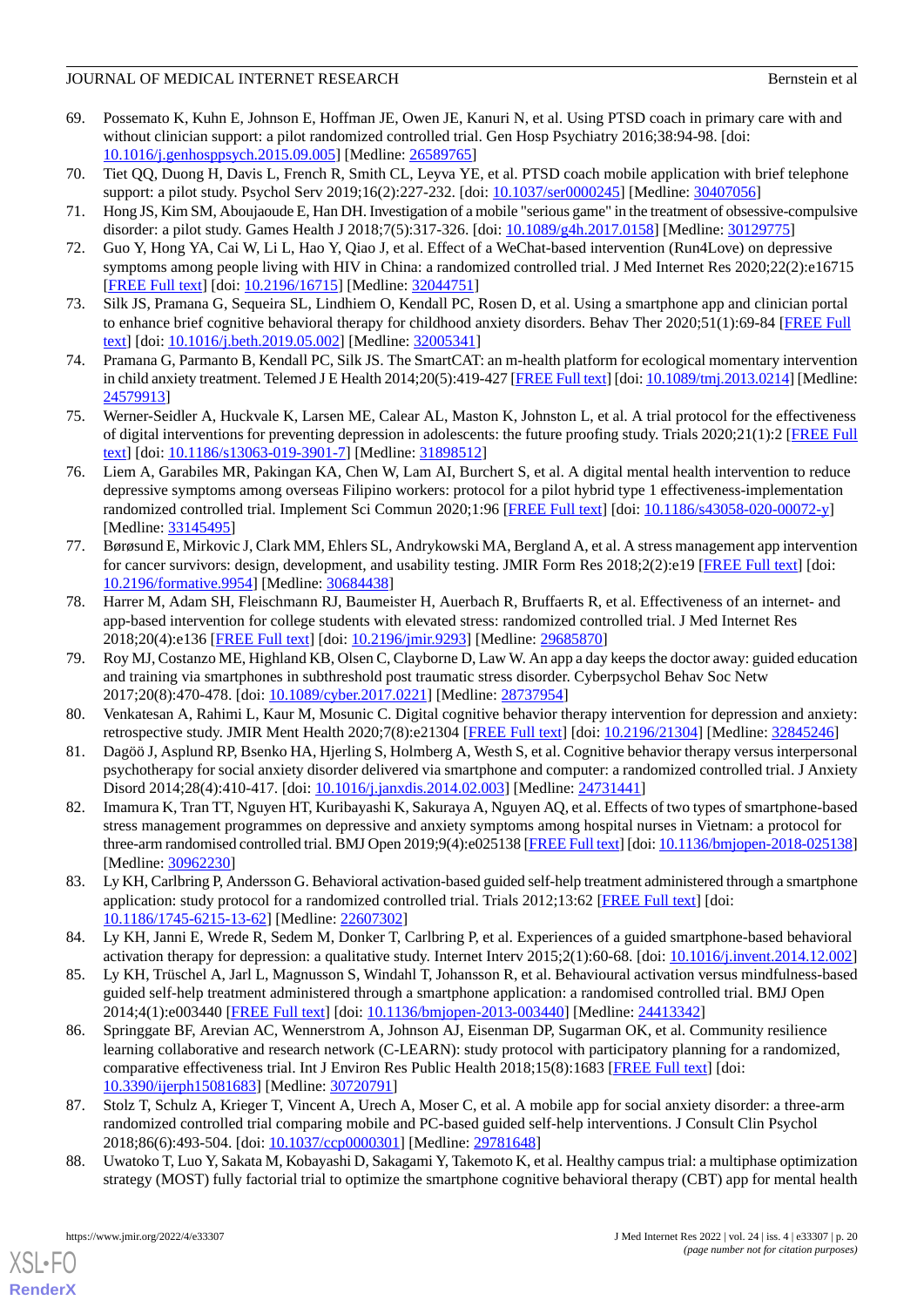promotion among university students: study protocol for a randomized controlled trial. Trials 2018;19(1):353 [\[FREE Full](https://trialsjournal.biomedcentral.com/articles/10.1186/s13063-018-2719-z) [text](https://trialsjournal.biomedcentral.com/articles/10.1186/s13063-018-2719-z)] [doi: [10.1186/s13063-018-2719-z](http://dx.doi.org/10.1186/s13063-018-2719-z)] [Medline: [29973252\]](http://www.ncbi.nlm.nih.gov/entrez/query.fcgi?cmd=Retrieve&db=PubMed&list_uids=29973252&dopt=Abstract)

- <span id="page-20-0"></span>89. Vázquez FL, Torres Á, Díaz O, Páramo M, Otero P, Blanco V, et al. Cognitive behavioral intervention via a smartphone app for non-professional caregivers with depressive symptoms: study protocol for a randomized controlled trial. Trials 2018;19(1):414 [[FREE Full text\]](https://trialsjournal.biomedcentral.com/articles/10.1186/s13063-018-2793-2) [doi: [10.1186/s13063-018-2793-2](http://dx.doi.org/10.1186/s13063-018-2793-2)] [Medline: [30064466](http://www.ncbi.nlm.nih.gov/entrez/query.fcgi?cmd=Retrieve&db=PubMed&list_uids=30064466&dopt=Abstract)]
- <span id="page-20-1"></span>90. Wilansky P, Eklund JM, Milner T, Kreindler D, Cheung A, Kovacs T, et al. Cognitive behavior therapy for anxious and depressed youth: improving homework adherence through mobile technology. JMIR Res Protoc 2016;5(4):e209 [\[FREE](https://www.researchprotocols.org/2016/4/e209/) [Full text\]](https://www.researchprotocols.org/2016/4/e209/) [doi: [10.2196/resprot.5841\]](http://dx.doi.org/10.2196/resprot.5841) [Medline: [27833071](http://www.ncbi.nlm.nih.gov/entrez/query.fcgi?cmd=Retrieve&db=PubMed&list_uids=27833071&dopt=Abstract)]
- <span id="page-20-2"></span>91. Andersson G, Carlbring P, Ljótsson B, Hedman E. Guided internet-based CBT for common mental disorders. J Contemp Psychother 2013;43(4):223-233. [doi: [10.1007/s10879-013-9237-9\]](http://dx.doi.org/10.1007/s10879-013-9237-9)
- 92. Andersson G, Cuijpers P, Carlbring P, Riper H, Hedman E. Guided internet-based vs. face-to-face cognitive behavior therapy for psychiatric and somatic disorders: a systematic review and meta-analysis. World Psychiatry 2014;13(3):288-295 [[FREE Full text](https://doi.org/10.1002/wps.20151)] [doi: [10.1002/wps.20151](http://dx.doi.org/10.1002/wps.20151)] [Medline: [25273302](http://www.ncbi.nlm.nih.gov/entrez/query.fcgi?cmd=Retrieve&db=PubMed&list_uids=25273302&dopt=Abstract)]
- <span id="page-20-15"></span>93. Johansson R, Andersson G. Internet-based psychological treatments for depression. Expert Rev Neurother 2012;12(7):861-870. [doi: [10.1586/ern.12.63\]](http://dx.doi.org/10.1586/ern.12.63) [Medline: [22853793\]](http://www.ncbi.nlm.nih.gov/entrez/query.fcgi?cmd=Retrieve&db=PubMed&list_uids=22853793&dopt=Abstract)
- <span id="page-20-3"></span>94. Karyotaki E, Efthimiou O, Miguel C, Bermpohl FM, Furukawa TA, Cuijpers P, Individual Patient Data Meta-Analyses for Depression (IPDMA-DE) Collaboration, et al. Internet-based cognitive behavioral therapy for depression: a systematic review and individual patient data network meta-analysis. JAMA Psychiatry 2021;78(4):361-371 [[FREE Full text](http://europepmc.org/abstract/MED/33471111)] [doi: [10.1001/jamapsychiatry.2020.4364](http://dx.doi.org/10.1001/jamapsychiatry.2020.4364)] [Medline: [33471111](http://www.ncbi.nlm.nih.gov/entrez/query.fcgi?cmd=Retrieve&db=PubMed&list_uids=33471111&dopt=Abstract)]
- <span id="page-20-4"></span>95. Newman MG, Szkodny LE, Llera SJ, Przeworski A. A review of technology-assisted self-help and minimal contact therapies for anxiety and depression: is human contact necessary for therapeutic efficacy? Clin Psychol Rev 2011;31(1):89-103. [doi: [10.1016/j.cpr.2010.09.008\]](http://dx.doi.org/10.1016/j.cpr.2010.09.008) [Medline: [21130939\]](http://www.ncbi.nlm.nih.gov/entrez/query.fcgi?cmd=Retrieve&db=PubMed&list_uids=21130939&dopt=Abstract)
- <span id="page-20-5"></span>96. Torous J, Lipschitz J, Ng M, Firth J. Dropout rates in clinical trials of smartphone apps for depressive symptoms: a systematic review and meta-analysis. J Affect Disord 2020;263:413-419. [doi: [10.1016/j.jad.2019.11.167](http://dx.doi.org/10.1016/j.jad.2019.11.167)] [Medline: [31969272\]](http://www.ncbi.nlm.nih.gov/entrez/query.fcgi?cmd=Retrieve&db=PubMed&list_uids=31969272&dopt=Abstract)
- <span id="page-20-6"></span>97. Wu A, Scult MA, Barnes ED, Betancourt JA, Falk A, Gunning FM. Smartphone apps for depression and anxiety: a systematic review and meta-analysis of techniques to increase engagement. NPJ Digit Med 2021;4(1):20 [\[FREE Full text\]](https://doi.org/10.1038/s41746-021-00386-8) [doi: [10.1038/s41746-021-00386-8\]](http://dx.doi.org/10.1038/s41746-021-00386-8) [Medline: [33574573\]](http://www.ncbi.nlm.nih.gov/entrez/query.fcgi?cmd=Retrieve&db=PubMed&list_uids=33574573&dopt=Abstract)
- <span id="page-20-7"></span>98. Mohr DC, Duffecy J, Ho J, Kwasny M, Cai X, Burns MN, et al. A randomized controlled trial evaluating a manualized TeleCoaching protocol for improving adherence to a web-based intervention for the treatment of depression. PLoS One 2013;8(8):e70086 [\[FREE Full text](https://dx.plos.org/10.1371/journal.pone.0070086)] [doi: [10.1371/journal.pone.0070086\]](http://dx.doi.org/10.1371/journal.pone.0070086) [Medline: [23990896](http://www.ncbi.nlm.nih.gov/entrez/query.fcgi?cmd=Retrieve&db=PubMed&list_uids=23990896&dopt=Abstract)]
- <span id="page-20-8"></span>99. Titov N, Dear BF, Ali S, Zou JB, Lorian CN, Johnston L, et al. Clinical and cost-effectiveness of therapist-guided internet-delivered cognitive behavior therapy for older adults with symptoms of depression: a randomized controlled trial. Behav Ther 2015;46(2):193-205. [doi: [10.1016/j.beth.2014.09.008\]](http://dx.doi.org/10.1016/j.beth.2014.09.008) [Medline: [25645168\]](http://www.ncbi.nlm.nih.gov/entrez/query.fcgi?cmd=Retrieve&db=PubMed&list_uids=25645168&dopt=Abstract)
- <span id="page-20-10"></span><span id="page-20-9"></span>100. Titov N, Dear BF, Schwencke G, Andrews G, Johnston L, Craske MG, et al. Transdiagnostic internet treatment for anxiety and depression: a randomised controlled trial. Behav Res Ther 2011;49(8):441-452. [doi: [10.1016/j.brat.2011.03.007](http://dx.doi.org/10.1016/j.brat.2011.03.007)] [Medline: [21679925](http://www.ncbi.nlm.nih.gov/entrez/query.fcgi?cmd=Retrieve&db=PubMed&list_uids=21679925&dopt=Abstract)]
- <span id="page-20-11"></span>101. Baumeister H, Reichler L, Munzinger M, Lin J. The impact of guidance on internet-based mental health interventions a systematic review. Internet Interv 2014;1(4):205-215. [doi: [10.1016/j.invent.2014.08.003\]](http://dx.doi.org/10.1016/j.invent.2014.08.003)
- <span id="page-20-12"></span>102. Ahern E, Kinsella S, Semkovska M. Clinical efficacy and economic evaluation of online cognitive behavioral therapy for major depressive disorder: a systematic review and meta-analysis. Expert Rev Pharmacoecon Outcomes Res 2018;18(1):25-41. [doi: [10.1080/14737167.2018.1407245](http://dx.doi.org/10.1080/14737167.2018.1407245)] [Medline: [29145746\]](http://www.ncbi.nlm.nih.gov/entrez/query.fcgi?cmd=Retrieve&db=PubMed&list_uids=29145746&dopt=Abstract)
- <span id="page-20-13"></span>103. Hadjistavropoulos HD, Schneider LH, Klassen K, Dear BF, Titov N. Development and evaluation of a scale assessing therapist fidelity to guidelines for delivering therapist-assisted internet-delivered cognitive behaviour therapy. Cogn Behav Ther 2018;47(6):447-461. [doi: [10.1080/16506073.2018.1457079](http://dx.doi.org/10.1080/16506073.2018.1457079)] [Medline: [29693533\]](http://www.ncbi.nlm.nih.gov/entrez/query.fcgi?cmd=Retrieve&db=PubMed&list_uids=29693533&dopt=Abstract)
- <span id="page-20-14"></span>104. Kocsis JH, Gerber AJ, Milrod B, Roose SP, Barber J, Thase ME, et al. A new scale for assessing the quality of randomized clinical trials of psychotherapy. Compr Psychiatry 2010;51(3):319-324. [doi: [10.1016/j.comppsych.2009.07.001](http://dx.doi.org/10.1016/j.comppsych.2009.07.001)] [Medline: [20399343](http://www.ncbi.nlm.nih.gov/entrez/query.fcgi?cmd=Retrieve&db=PubMed&list_uids=20399343&dopt=Abstract)]
- <span id="page-20-16"></span>105. Klasnja P, Hekler EB, Shiffman S, Boruvka A, Almirall D, Tewari A, et al. Microrandomized trials: an experimental design for developing just-in-time adaptive interventions. Health Psychol 2015;34S:1220-1228 [\[FREE Full text\]](http://europepmc.org/abstract/MED/26651463) [doi: [10.1037/hea0000305\]](http://dx.doi.org/10.1037/hea0000305) [Medline: [26651463](http://www.ncbi.nlm.nih.gov/entrez/query.fcgi?cmd=Retrieve&db=PubMed&list_uids=26651463&dopt=Abstract)]
- <span id="page-20-17"></span>106. Baumel A, Muench F, Edan S, Kane JM. Objective user engagement with mental health apps: systematic search and panel-based usage analysis. J Med Internet Res 2019;21(9):e14567 [\[FREE Full text](https://www.jmir.org/2019/9/e14567/)] [doi: [10.2196/14567](http://dx.doi.org/10.2196/14567)] [Medline: [31573916](http://www.ncbi.nlm.nih.gov/entrez/query.fcgi?cmd=Retrieve&db=PubMed&list_uids=31573916&dopt=Abstract)]
- 107. Peiris D, Wright L, News M, Rogers K, Redfern J, Chow C, et al. A smartphone app to assist smoking cessation among aboriginal Australians: findings from a pilot randomized controlled trial. JMIR Mhealth Uhealth 2019;7(4):e12745 [\[FREE](https://mhealth.jmir.org/2019/4/e12745/) [Full text\]](https://mhealth.jmir.org/2019/4/e12745/) [doi: [10.2196/12745\]](http://dx.doi.org/10.2196/12745) [Medline: [30938691](http://www.ncbi.nlm.nih.gov/entrez/query.fcgi?cmd=Retrieve&db=PubMed&list_uids=30938691&dopt=Abstract)]
- 108. Johnston L, Titov N, Andrews G, Spence J, Dear BF. A RCT of a transdiagnostic internet-delivered treatment for three anxiety disorders: examination of support roles and disorder-specific outcomes. PLoS One 2011;6(11):e28079 [[FREE Full](https://dx.plos.org/10.1371/journal.pone.0028079) [text](https://dx.plos.org/10.1371/journal.pone.0028079)] [doi: [10.1371/journal.pone.0028079\]](http://dx.doi.org/10.1371/journal.pone.0028079) [Medline: [22132216](http://www.ncbi.nlm.nih.gov/entrez/query.fcgi?cmd=Retrieve&db=PubMed&list_uids=22132216&dopt=Abstract)]